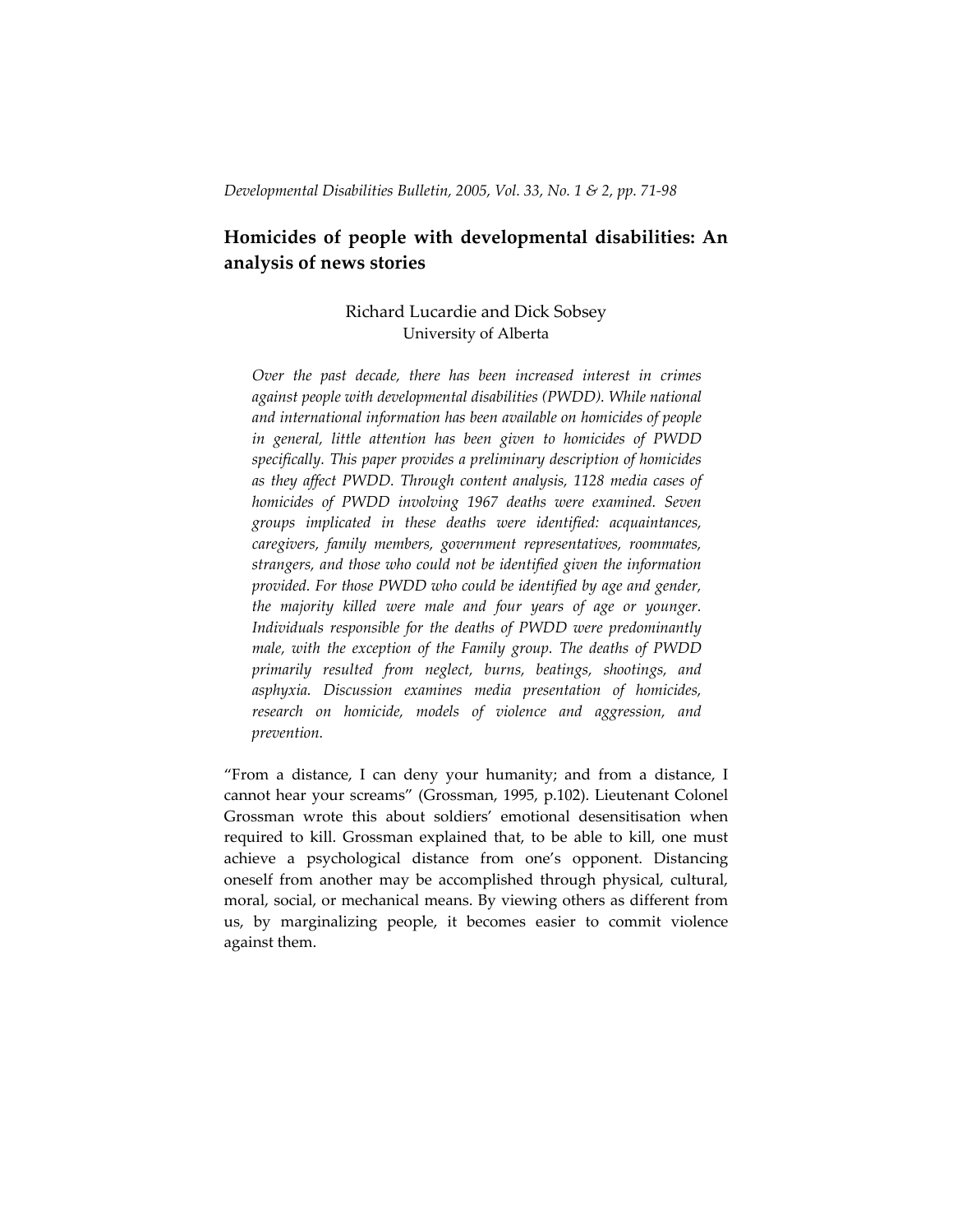One group of people who have been marginalized in society is people with developmental disabilities (PWDD). Being marginalized, some PWDD have experienced forced sterilization, denial of medical treatment, involuntary medical experimentation, mercy killing, euthanasia, physical and sexual abuse, neglect and homicide (Sobsey, 1994; Sobsey, Wells, Lucardie, & Mansell, 1995; Williams, 1995). Research has shown that adults and children with developmental disabilities are at greater risk for being sexually and physically abused (Galey & Pugh, 1995; Sobsey, Randall, & Parrila, 1997; Sobsey & Varnhagen, 1991). Some researchers have suggested that children with disabilities are at a risk 1.8 times greater for physical abuse, and 1.6 times greater for sexual abuse, than children without disabilities (Crosse, Kaye, & Ratnofsky, 1993). Other studies place the relative risks even higher. According to Sullivan and Knutson (1997), children with disabilities are 3.44 times as likely to be abused than children without disabilities.

The incidence of violent crimes against PWDD is difficult to determine. Statistics Canada research on homicides does not provide victim information concerning physical or developmental disabilities (Fedorowycz, 2000). The Federal Bureau of Investigation's Violent Criminal Apprehension Program (VICAP) crime analysis report allows the respondent to list any outstanding physical features the victim of a violent crime may have. While, overall, this report is very detailed in its classification of violent crimes, it does not allow for any victim information to be collected regarding mental disorders (Douglas, Burgess, Burgess, & Ressler, 1992). The U.S. National Crime Survey has not provided information on whether the victim has a disability or not (Luckasson, 1992). However, this omission is now being addressed (Petersilia, Foote, & Crowell, 2001).

While crime against PWDD has received increasing awareness, little attention has been given to homicides of PWDD. The Criminal Code of Canada defines homicide as the killing of one person by another, either directly or indirectly, by any means. Homicide is either culpable, such as for murder, manslaughter, or infanticide, or not culpable, such as self‐ defence (Rodrigues, 1994). The present study focuses on these homicides to provide preliminary data concerning the number of homicides of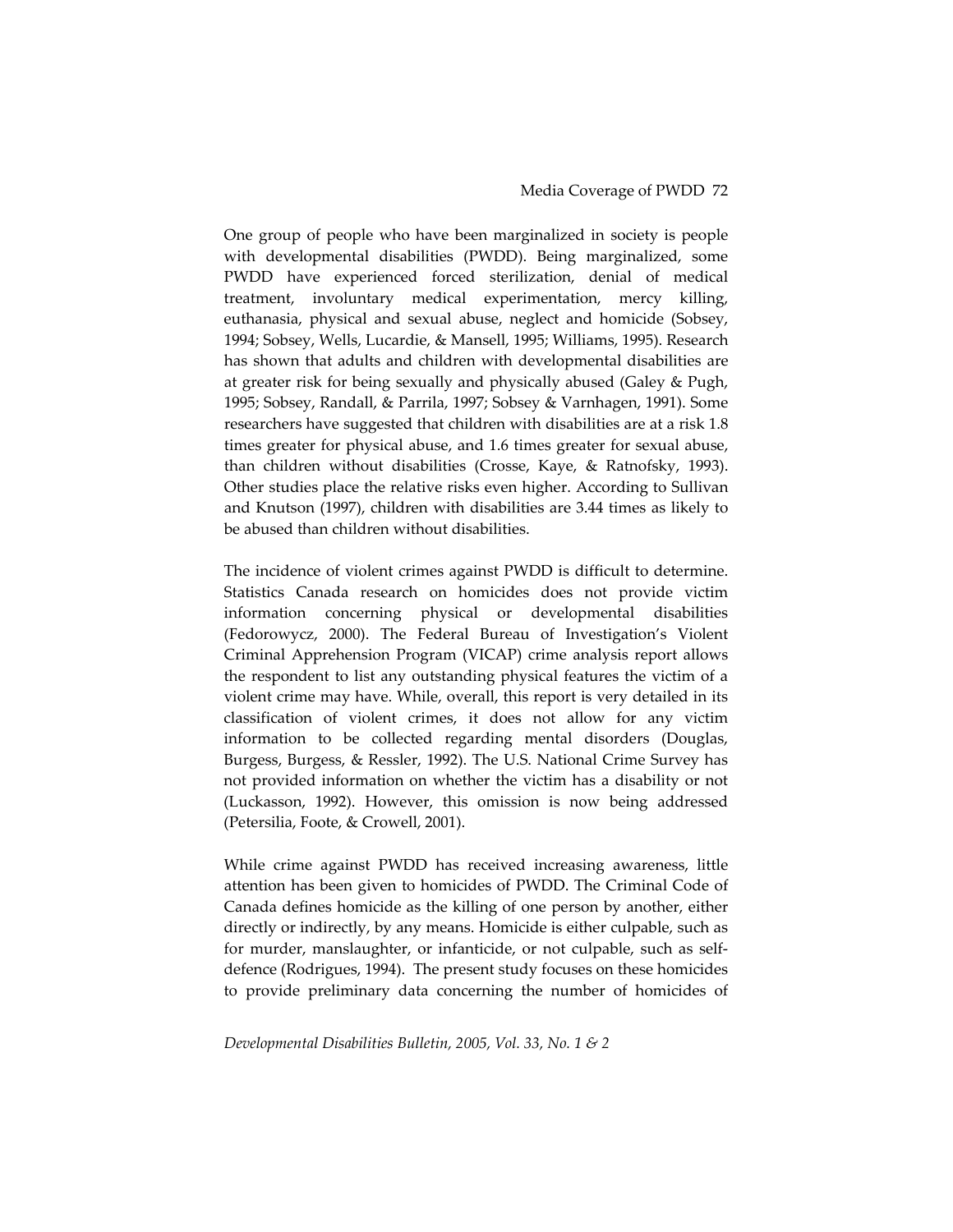PWDD, a preliminary perspective on the characteristics of homicide of PWDD, a framework for understanding abuse issues and discriminatory practices against PWDD, and prevention issues concerning these acts.

History has witnessed the homicide of PWDD en mass. The role of German physicians, nurses, and other medical staff in the euthanasia of children and adults with developmental disabilities during the Third Reich has been well‐documented (Burleigh, 1994; Gallagher, 1990; Mitscherlich & Mielke, 1962; Proctor, 1988, 1992). State sanctioned acts such as Germany's Aktion T‐4 program ultimately resulted in the euthanasia and cremation of tens of thousands of children and adults with developmental disabilities residing in mental institutions and hospitals (Gallagher, 1990). In 1939, prior to Aktion T‐4, the German Reich committee made registration of infants with developmental and physical disabilities compulsory for physicians and midwives. Once registered, children were admitted to "clinics" where almost all died from starvation, disease, drug overdose, or gassing (Burleigh, 1994).

Individual cases of homicide of PWDD have been diverse. There are homicides committed by caregivers and service providers, some of which have been rationalized as acts of mercy (Polman, 1995). Other deaths of PWDD involving caregivers appeared to be due to neglect (Christensen, 1997). Some deaths have been attributed to punishment procedures (Buser, 1995). Linda Cornelison, 19, described as having mental retardation and an inability to speak, received 61 aversives from caregivers on the day she died, while attending the Judge Rotenberg Center, formerly known as the Behaviour Research Institute. Aversives consisted of being repeatedly forced to smell ammonia, spanked, pinched, and forced to eat taste aversives such as a vinegar mix, jalapeno peppers, or hot sauce. The aversives were used as a means to influence her behaviour. It was reported that staff mistook Linda's attempt to communicate her pain and discomfort due to gastric bleeding for target behaviours (Lasalandra, 1995a, 1995b).

Similar to caregiver homicide cases, intrafamilial homicides have been justified as mercy. In some of these cases, the parent seemed unwilling to request or receive help with childcare (Bennetto, 2000). Murder‐suicides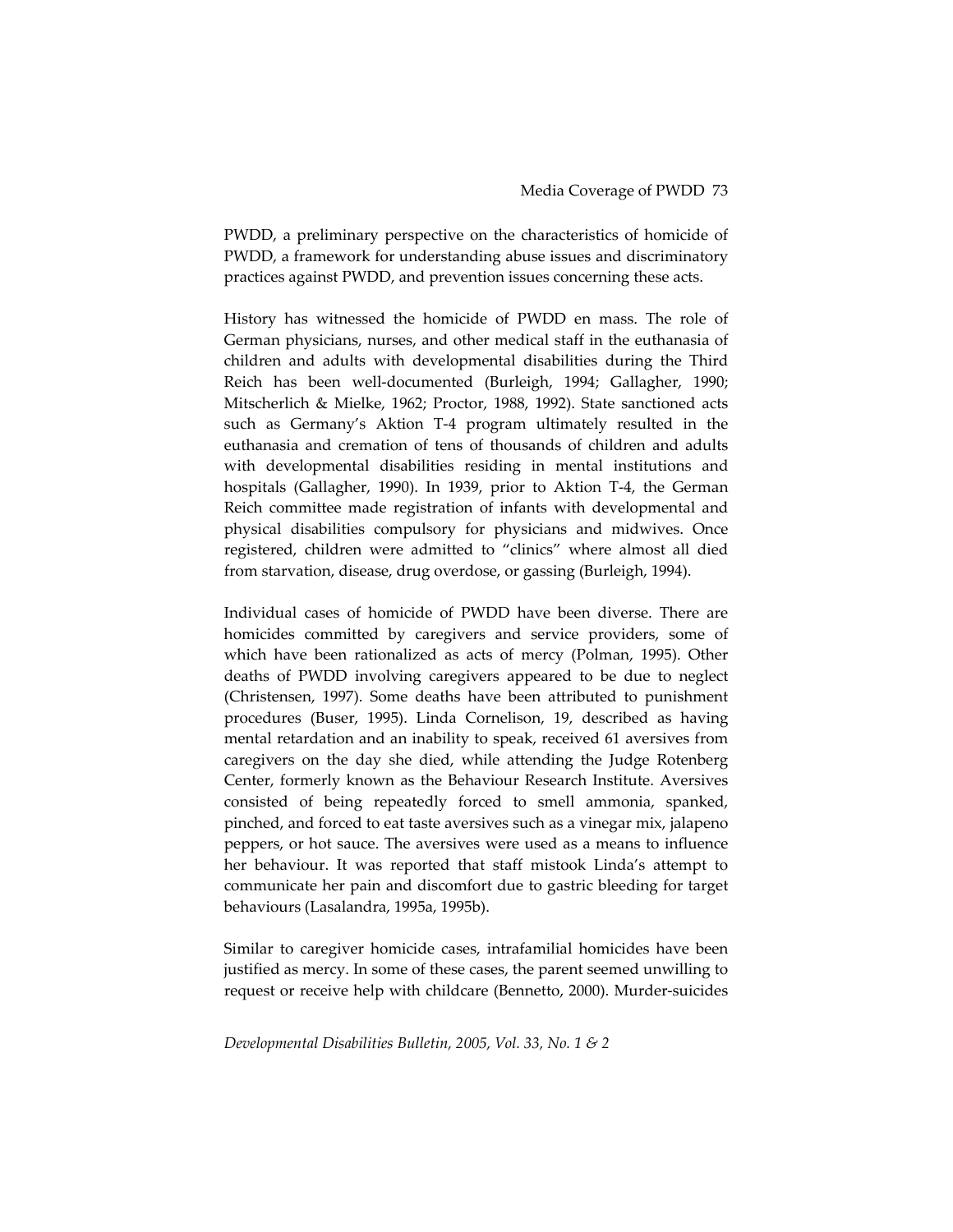may also appear to be acts of desperation by a parent overwhelmed by his or her childcare responsibilities. However, in these cases, the parent takes his or her own life as well (LaSalle, 1995). Fedorowycz (2000) indicated that, in 1999, 8% percent of all homicides in Canada were murder-suicides. In 93% of cases, the accused was male. Almost 90% of murder‐suicides were family related.

In some cases of intrafamilial homicide, victims endured chronic abuse, ultimately leading to their death (Kalfrin, 1999). In other cases of chronic abuse of children with developmental disabilities (CWDD), siblings without disabilities received preferential treatment from the parents (Associated Press, 1995). In the case of a mother and her three friends beating her 38‐year‐old son with developmental disabilities to death, prior to hiding his body in a cave, the intent to do harm was more direct (Stivender, 1999). In a number of cases of intrafamilial homicide, the child's non‐biological parent has been implicated. These cases generally involve step, adoptive, and foster parents. They may also involve the boyfriend or girlfriend of the child's parent (Becka, 1999; Horswell, 2000; O'Doherty, 1989).

Roommates have been implicated in the deaths of PWDD. In these cases, the alleged perpetrator is usually another person with developmental disabilities (Bullard, 1995). Some homicides have involved strangers killing PWDD (Sowa, 1998), while others have been perpetrated by acquaintances. In these cases, the perpetrator is known to the victims, but is not considered a roommate, caregiver, or family member. These individuals may be fellow employees, or classmates ("Texas man sentenced to die for torture killing," 1998; "Two men on trial charged with killing a woman they used for target practice," 1998).

### **Method**

Content analysis, "a research technique for the objective, systematic and quantitative description of the manifest content of communication" (Berelson, 1952, p. 18), was used to examine media stories about homicides of PWDD. Carney (1972) notes that, "analysis of the content of communications is, traditionally, the domain of classical content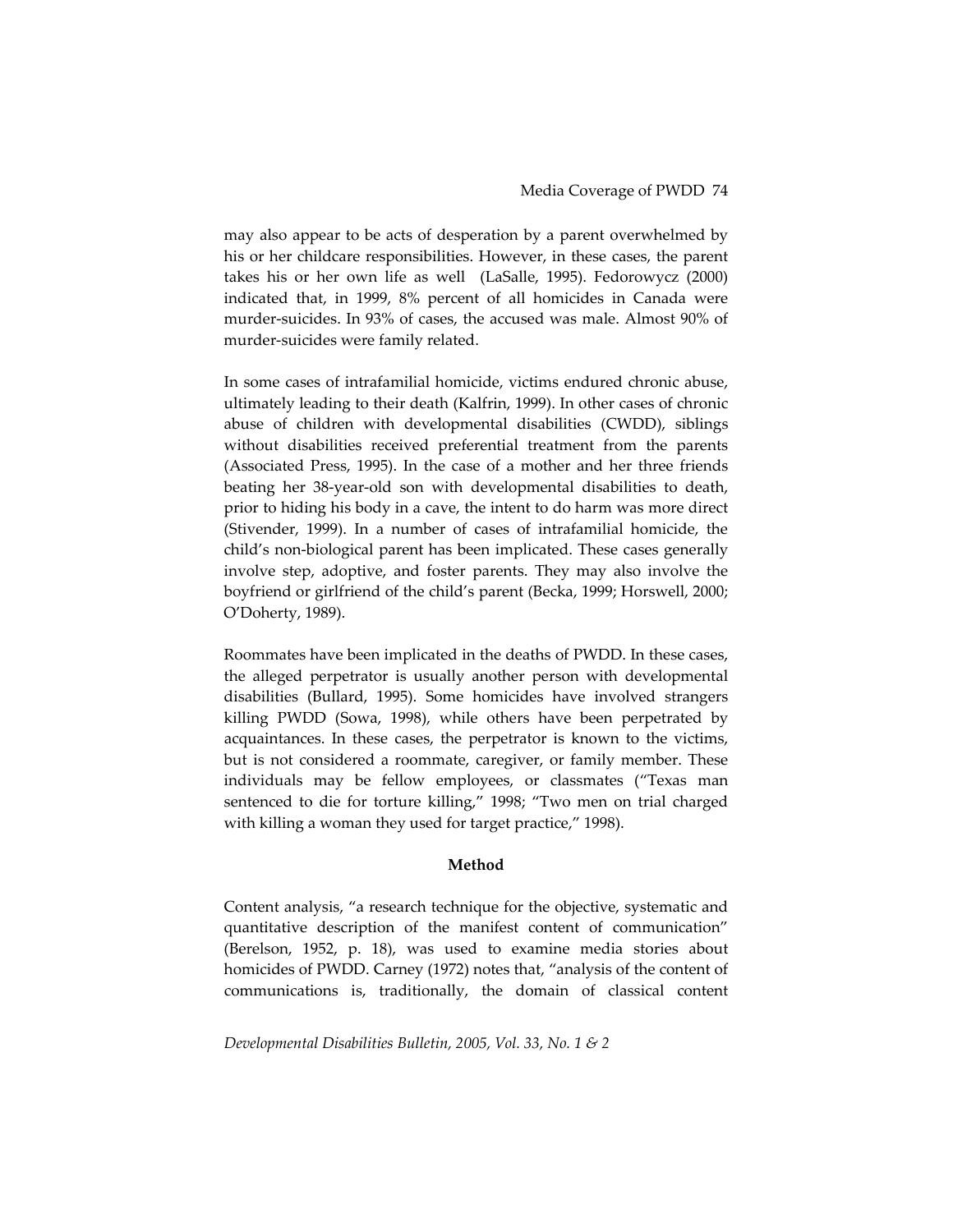analysis" (p.44). Krippendorff (1980) explains that its purpose is to "provide knowledge, new insights, a representation of 'facts,' and a practical guide to action" (p. 21).

Content analysis can employ qualitative methods, quantitative methods, or a combination of the two (Gall, Borg, & Gall, 1996). Qualitative content analysis allows more detailed interpretation of specific text passages. Quantitative content analysis provides more objective analysis of specific characteristics of a sample, but lacks the richness of detail available through qualitative analysis. In this study, quantitative content analysis is used as the primary tool for testing hypotheses. This analysis is supplemented by examples from selected articles that illustrate some of the thematic qualities relevant to those hypotheses.

Babbie (1999) comments that the advantage of content analysis over other types of research methods is its economy in terms of time and money. A single individual can collect a large amount of research over a short period of time. Content analysis is also unobtrusive and allows one to study a process longitudinally. With stories or accounts already written, subjects would rarely be affected by the analysis of their stories.

Babbie (1999) notes that weaknesses of content analysis stem from its dependence on recorded communication. By analyzing existing records, one is dependent on the accuracy and objectivity of those records. Inaccuracies in reporting cannot be substantiated unless conflicting or updated information is provided. Therefore, an assumption is made that the information communicated is accurate.

The research methods used in this study were similar to those used in Lucardie's (2001) study on news media accounts of intrafamilial homicide of PWDD. Richards (2000) used this method to analyze child homicide and fatal child abuse cases, and to help identify characteristics associated with the victim, perpetrator, and circumstances of the murder. Chermak (1995) utilized a similar method to examine the presentation of crime and victims in print and electronic media.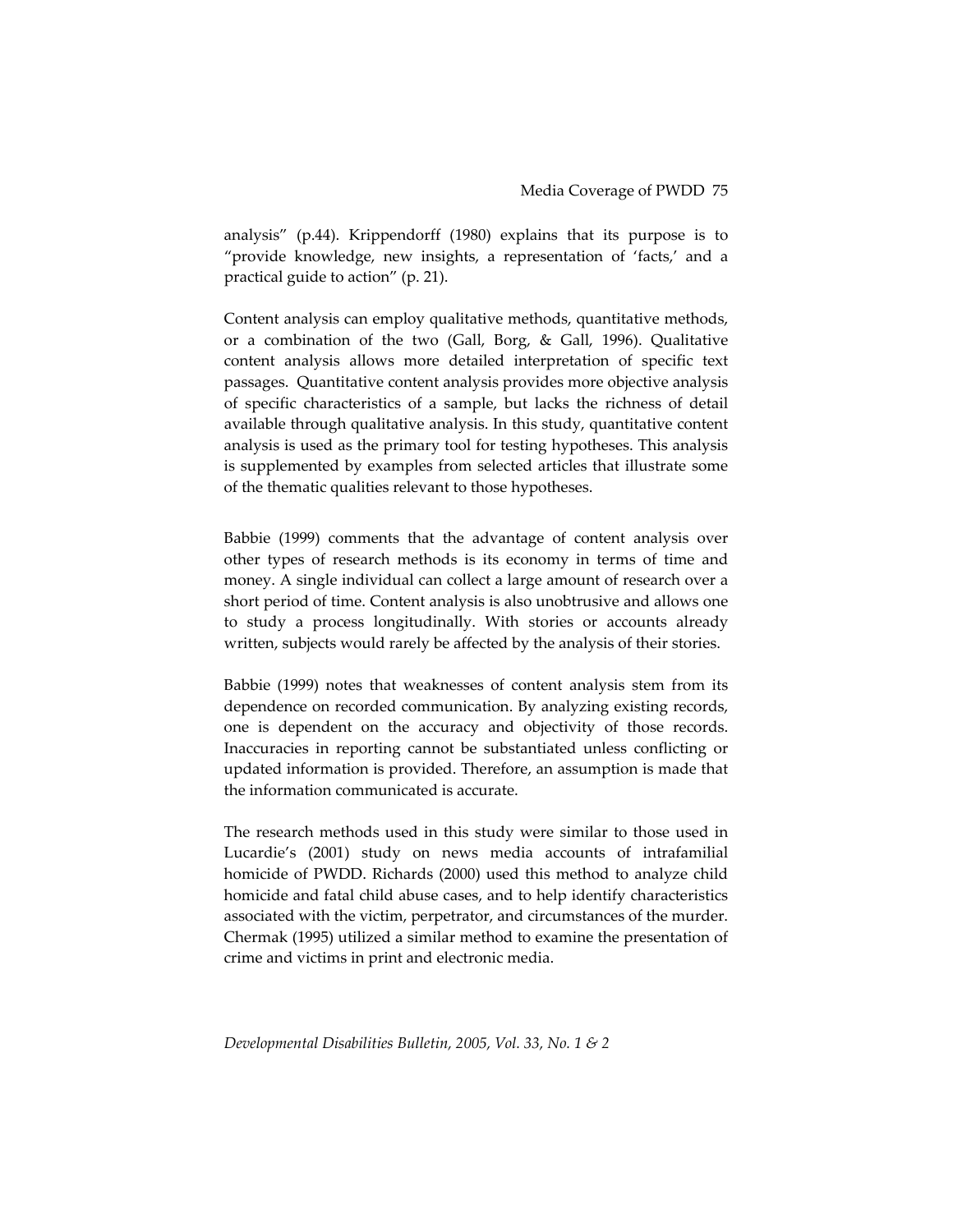The terminology used throughout this study focuses on homicides and PWDD. The term homicide is used to indicate the death of an individual resulting from one of the following causes:

- death resulting from the deliberate action of another person who intends to cause death,
- death resulting from the deliberate inaction of another person who intends to cause death,
- death caused by the deliberate action or inaction of another person when death is a foreseeable possible outcome, and
- death caused by a negligent action or inaction of another person where death is a foreseeable possible outcome.

Cases involving the death of a PWDD as a result of homicide that were not included in this study consisted of those which were deemed to result from self‐defense or state‐sanctioned executions. In self‐defense cases, the death of the PWDD resulted from self‐defensive actions taken by the individual being attacked or in fear of being attacked. With state sanctioned executions, the death of a PWDD resulted from the person being executed by the state for crimes committed.

Kiernan and Schalock (1995) define developmental disability as any neurological condition that occurs prior to 18 years of age. The condition affects either mental or physical functioning or both. The condition is also chronic, meaning that the person will likely have this condition for the duration of his or her lifetime. The term developmental disability also emphasizes a person's functional capacity. Impairment or significant functional limitations are identified in three or more areas including self‐ care, both receptive and expressive language, learning, mobility, self‐ direction, capacity of independent living, and economic self-sufficiency. Significant functional limitations are defined by the amount of assistance required to perform activities, such as moderate to constant assistance. Disabilities which are included under this definition are mental retardation, autism, Down syndrome and other chromosomal anomalies, hydrocephalus, microcephalus, spina bifida, some metabolic and immune deficiency disorders, fetal alcohol syndrome, cerebral palsy, and epilepsy. Disabilities that do not fall under this description include those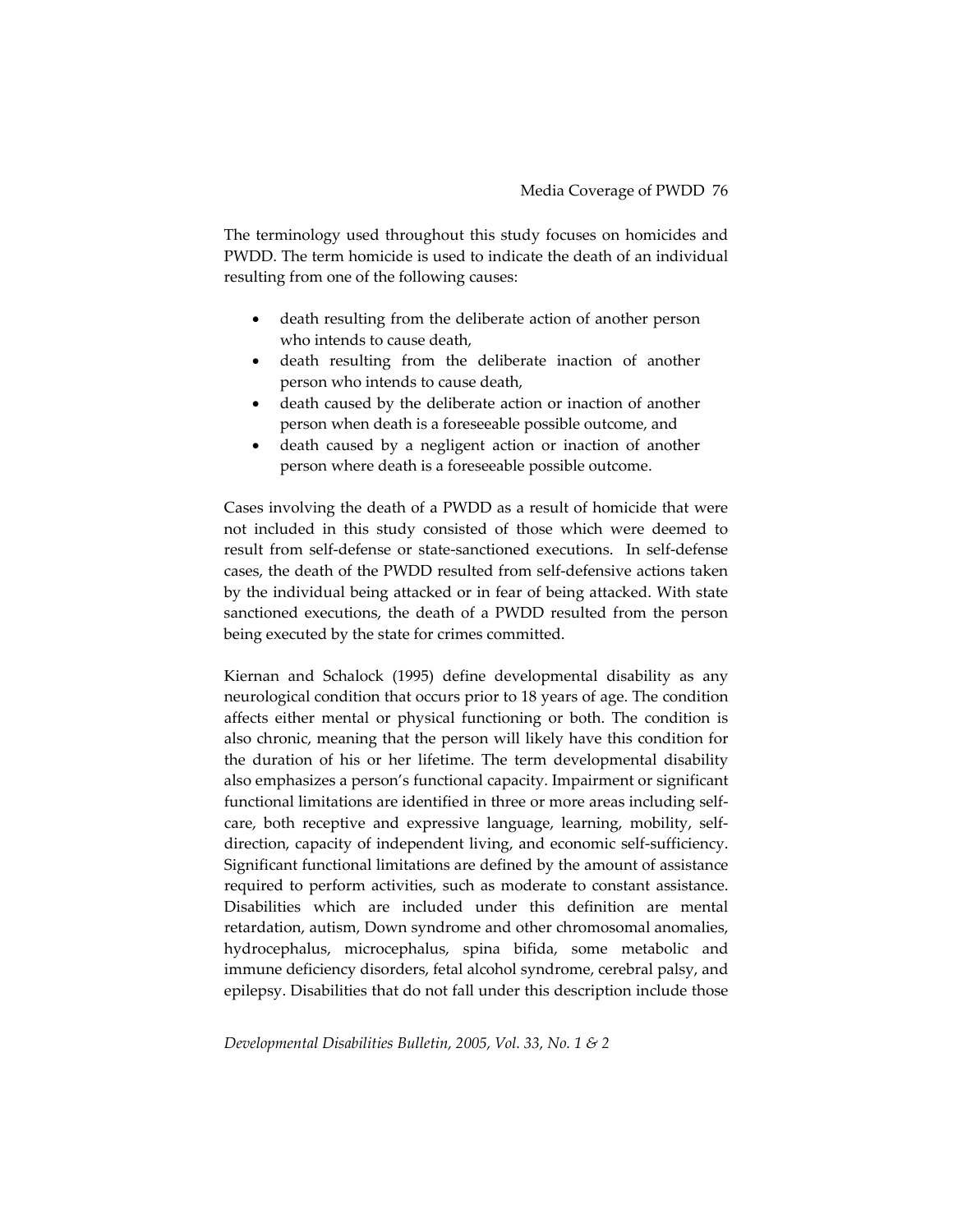occurring after age 18 such as those resulting from accidents or trauma, substance abuse, aging, or disabilities resulting from mental illness.

Electronic media cases, including newspaper articles, magazine articles, and transcripts of radio and television news reports that had been indexed for electronic retrieval, were utilized to obtain information pertaining to the homicides of PWDD. The mass media has been identified as a primary source of crime and criminal justice information (Graber, 1980). Media accounts were selected because of the ease of access and the information provided by reporters, which may not be easily available through other resources. This method also allows longitudinal examination of homicides of PWDD and is non‐intrusive regarding access to information.

While several online services were used, Lexis‐Nexis Directory of Online Services was used most extensively. Lexis‐Nexis consists of numerous libraries, which consist of files, consisting of documents. The documents are in "full-text," meaning that every word of the original document is included. News Library, which consists of documents from North American and overseas English language newspapers, was predominantly used. The files used were Full‐text Group Files, in particular, ALLNWS. Not all newspapers included in ALLNWS were catalogued according to the same time frame. For example, at the time this study was conducted, the *Washington Post* dated back to January, 1977, while the *Boston Herald* only dated back to January, 1994.

Searches on ALLNWS were conducted using key words as search terms. For the purpose of this study, homicide victims were considered to have a developmental disability if any of the following terms were used to describe them: mental retardation, mentally handicapped, Down syndrome, cerebral palsy, autistic, developmentally delayed, developmentally disabled, retarded, severely disabled, multiple handicapped, mentally challenged, intellectually disabled, feebleminded, and mongoloid. The term mentally retarded was not used, because it would have been included in the search using the term retarded. The term Down syndrome also included cases that used the term Down's syndrome.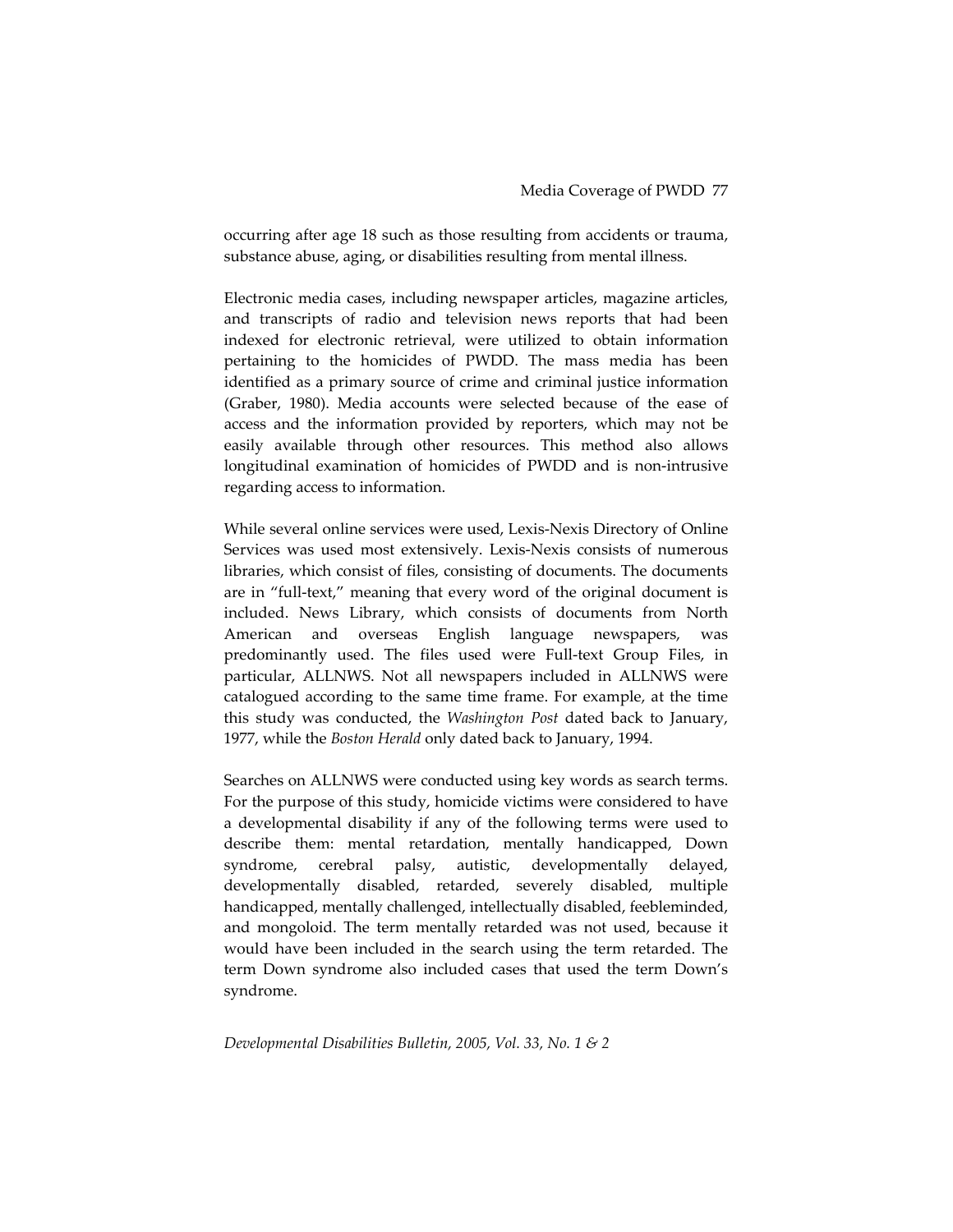Search terms used to obtain information on homicides included homicide, murder, manslaughter, and killed. The combination of disability and homicide terms were given a parameter of "within 15 words," meaning that the term used to describe the disability must occur within 15 words distance from the term used to describe the homicide. For example, the search "mental retardation w/15 homicide" would provide stories that included the words mental retardation and homicide, within 15 words of each other. Additional parameters were used to further limit searches. The word "and" was used to reduce the number of stories obtained by a search. For instance, the search "retarded w/15 homicide and victim" provides stories, which include the words retarded, homicide, and victim within 15 words of each other. This search excluded stories focusing on a person described as retarded, who killed another person who was not described as being retarded.

Because the search protocols for various electronic data bases differed, the exact search methods were altered to suit each specific database. Each story found by electronic search methods was reviewed to confirm that it described a homicide event involving a victim with a developmental disability. Many stories that were collected in the initial electronic searches were eliminated. Most of those eliminated were rejected for one of the following reasons:

- The homicide victim did not have a developmental disability (e.g., the victim worked with people with developmental disabilities);
- The event was not an apparent homicide (e.g., a person with a developmental disability was killed by accident); or
- The homicide event was fictional (e.g., a novel or movie depicting a murder).

### **Results**

The results from this study found 1128 cases of homicides of PWDD, representing 1967 deaths. Some cases involved multiple deaths. Reporters described PWDD using different descriptors. When cases were categorized according to the most descriptive condition of the victim, the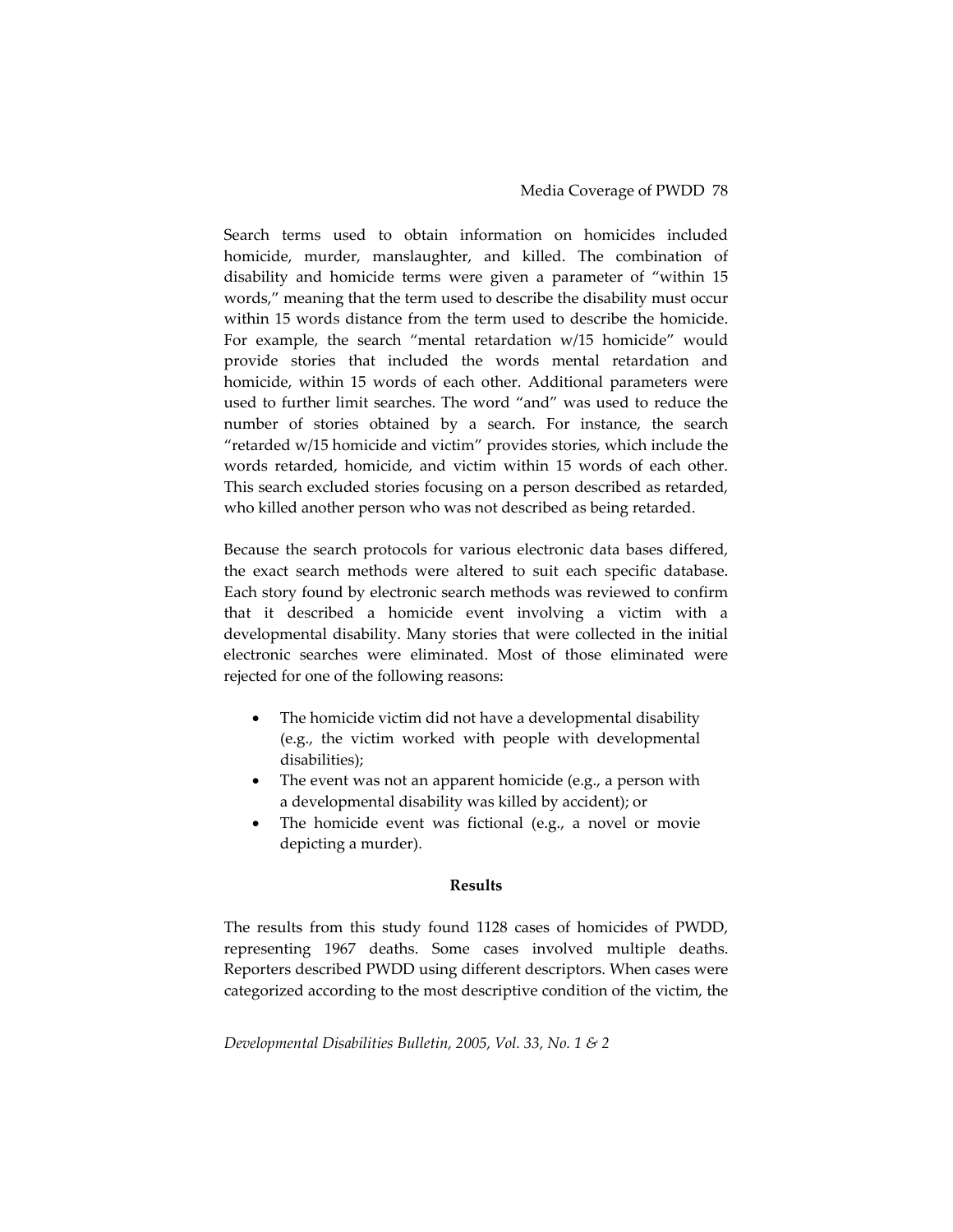most common condition was mental retardation (818), followed by cerebral palsy (110), Down syndrome (60), autism (43), developmental disability (40), fetal alcohol syndrome/fetal drug syndrome (24), epilepsy (18), spina bifida (9), hydrocephalus (5), and muscular dystrophy (1).

While one case of homicide dated as far back as early 1764, the majority of cases dated from 1980 to the present. This generally reflected greater access to media information pertaining to homicides of PWDD through electronic means, rather than an increase in incidence of homicide of PWDD. The average year reported was 1990, with a median year of 1992. Information obtained about earlier accounts of homicide resulted from present day coverage of these cases. The majority of homicide cases came from the United States (700/1128). This reflected the greater number of media sources in the database from the United States. It does not suggest that PWDD living in the United States are at greater risk of being killed. China (222), Canada (64), England (24), Japan (13), Germany (10), Yugoslavia (9), Australia (8) and other countries were also represented.

Not all stories used in this study provided full information concerning the circumstances of the homicide or the characteristics of the people involved. Some stories could not be followed up to determine if the individual who was first felt to be responsible for the homicide was later determined to be the actual person involved. In addition, reporters may have mislabeled some implicated individuals regarding their relationship to the person killed. The researcher accepted the label given by reporters as factual and did not attempt to re‐label those implicated. If two or more stories conflicted regarding information, the most reliable source was retained. If this was not possible, the case was relabeled "unknown."

Those felt to be responsible in the death of PWDD were categorized according to one of seven groups to allow for easier comparison. The Acquaintance group consisted of those individuals who were known to the person killed, but were not considered family members, caregivers, or roommates. The Caregiver group consisted of those individuals who provided care to PWDD, such as paid caregivers (i.e., physicians, nurses,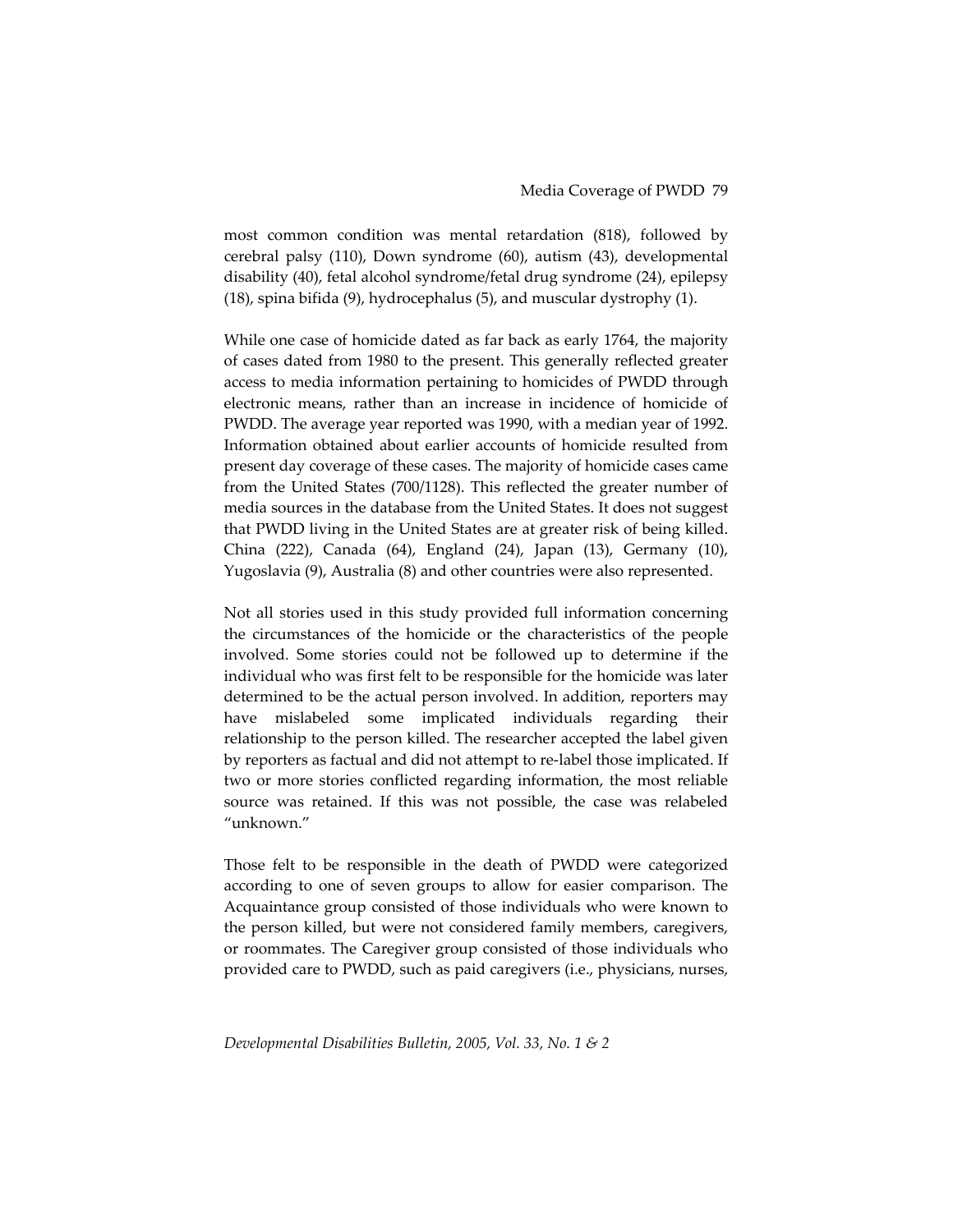nurses' aides), or other care providers (i.e., group home employees, teachers, and babysitters).

The Family group consisted of parents or parental figures, siblings, and other family members. Parents included biological, step, adoptive, and foster parents. Boyfriends and girlfriends of parents also were included in this group. Siblings consisted of biological, adoptive, and half siblings. Other family included aunts, uncles, grandparents, spouses, in‐laws, nieces, and nephews. The researcher did not attempt to re‐label those implicated in the death of PWDD regarding their relationship with person killed, or label those implicated based on the amount of time they had known the PWDD. For example, father's or mother's partner was assumed to be in a parental role within the family.

The Government group included those PWDD killed by representatives of the government, which included the state, militia or military, and police. Caregivers from orphanages in China were included in this group because China's Ministry of Civil Affairs oversees these institutions, thus reflecting state policy, not the independent acts of individual caregivers.

The Roommate group included those PWDD who were allegedly killed by someone who resided with the PWDD, usually in a group home setting, such as another PWDD. The Stranger group included those individuals who were not known to the PWDD. For the Unknown category, not enough information was available to more precisely determine who killed the PWDD.

Table 1 illustrates the gender division of PWDD who were killed, sorted by implicated group. Caregivers, family members and government representatives were implicated in the greatest number of homicide cases and PWDD killed. PWDD for whom gender information was available, were generally male regardless of who was implicated in their death. But the predominance of male victims was much stronger in some groups than others.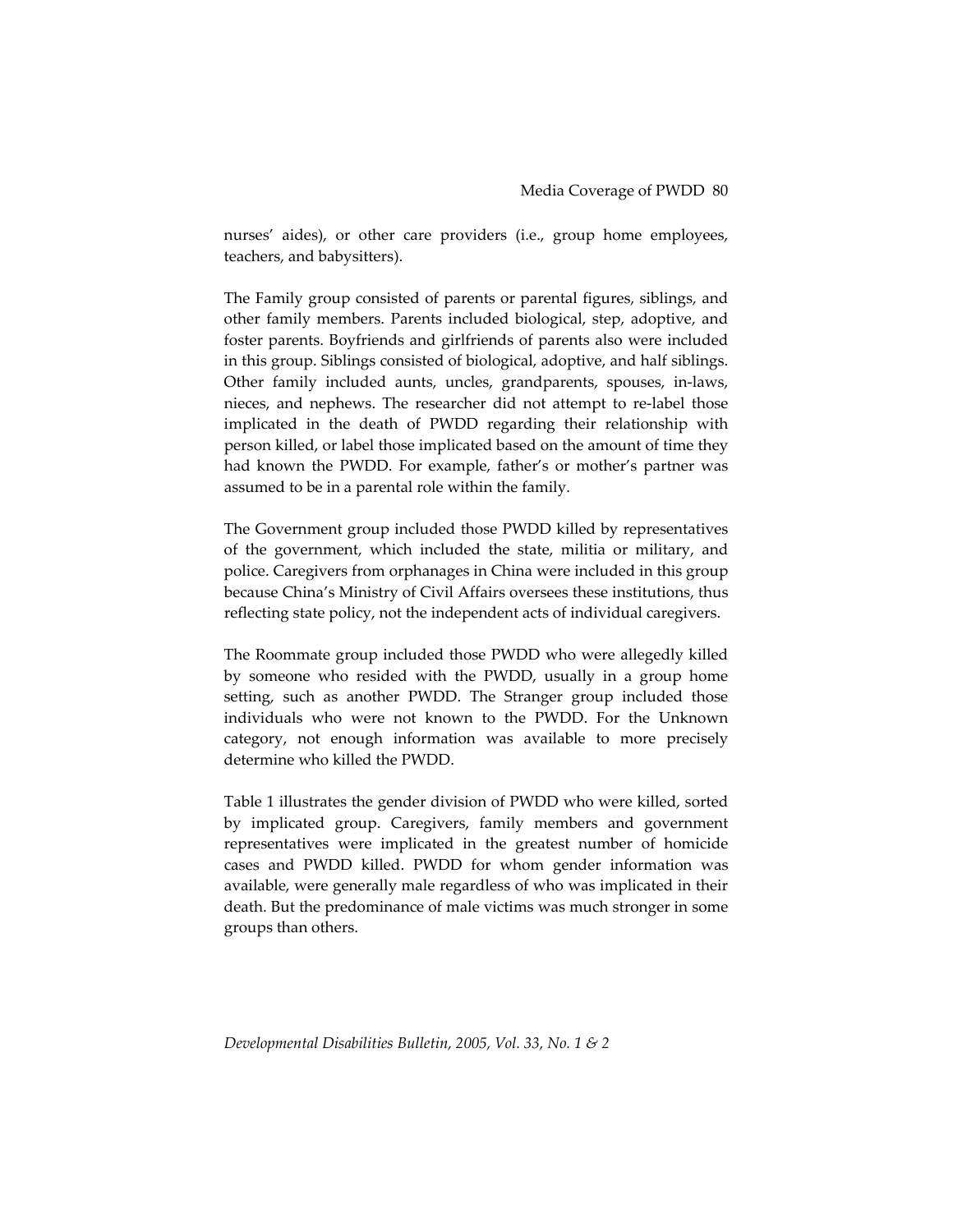| Gender of PWDD Sorted by Implicated Groups |       |      |       |        |       |          |       |      |      |
|--------------------------------------------|-------|------|-------|--------|-------|----------|-------|------|------|
| Perpetrators                               | Cases | Male | $\%$  | Female | $\%$  | Unknown  | $\%$  | N    | $\%$ |
| Acquaintances                              | 93    | 72   | 75.79 | 22     | 23.16 | 1        | 1.05  | 95   | 100  |
| Caregivers                                 | 212   | 136  | 21.28 | 65     | 10.17 | 438      | 68.54 | 639  | 100  |
| Family                                     | 308   | 155  | 49.36 | 148    | 47.13 | 11       | 3.50  | 314  | 100  |
| Government                                 | 268   | 150  | 25.51 | 119    | 20.24 | 319      | 54.25 | 588  | 100  |
| Roommate                                   | 34    | 40   | 50.63 | 7      | 8.86  | 32       | 40.51 | 79   | 100  |
| <b>Strangers</b>                           | 65    | 46   | 67.65 | 22     | 32.35 | $\theta$ | 0.00  | 68   | 100  |
| Unknown                                    | 148   | 72   | 39.13 | 67     | 36.41 | 45       | 24.46 | 184  | 100  |
| Total                                      | 1128  | 671  | 34.11 | 450    | 22.88 | 846      | 43.01 | 1967 | 100  |

**Table 1**

For the Unknown gender category, the gender of those killed could not be determined based on the available information. Caregivers and Government groups accounted for 62.38% (1227/1967) of PWDD killed. For the majority of these PWDD, not enough information was provided regarding gender. A number of these cases involved multiple deaths. Family members were implicated in the death of an additional 15.96% (314/1967) PWDD. Of these, similar numbers of males and females were identified.

Table 2 illustrates the gender division of those implicated in the death of PWDD sorted by implicated group. The majority of those implicated in the deaths of PWDD could not be identified by gender, from the available information. The majority of those implicated, who could not be identified by gender, were from the Caregiver, Government and Unknown groups. In some cases of homicide, multiple individuals were implicated in the death of PWDD.

Of the 666 known individuals thought to be responsible for homicides of PWDD, 60.06% were male, and 39.94% were female. Implicated males dominated all groups with the exception of the Family group. For this group, biological parents, especially biological mothers were most often held responsible for the death of family members with developmental disabilities. This may reflect the primary role mothers continue to play in raising their children. This also has implications for fathers and boyfriends who generally have less responsibility with childcare, but are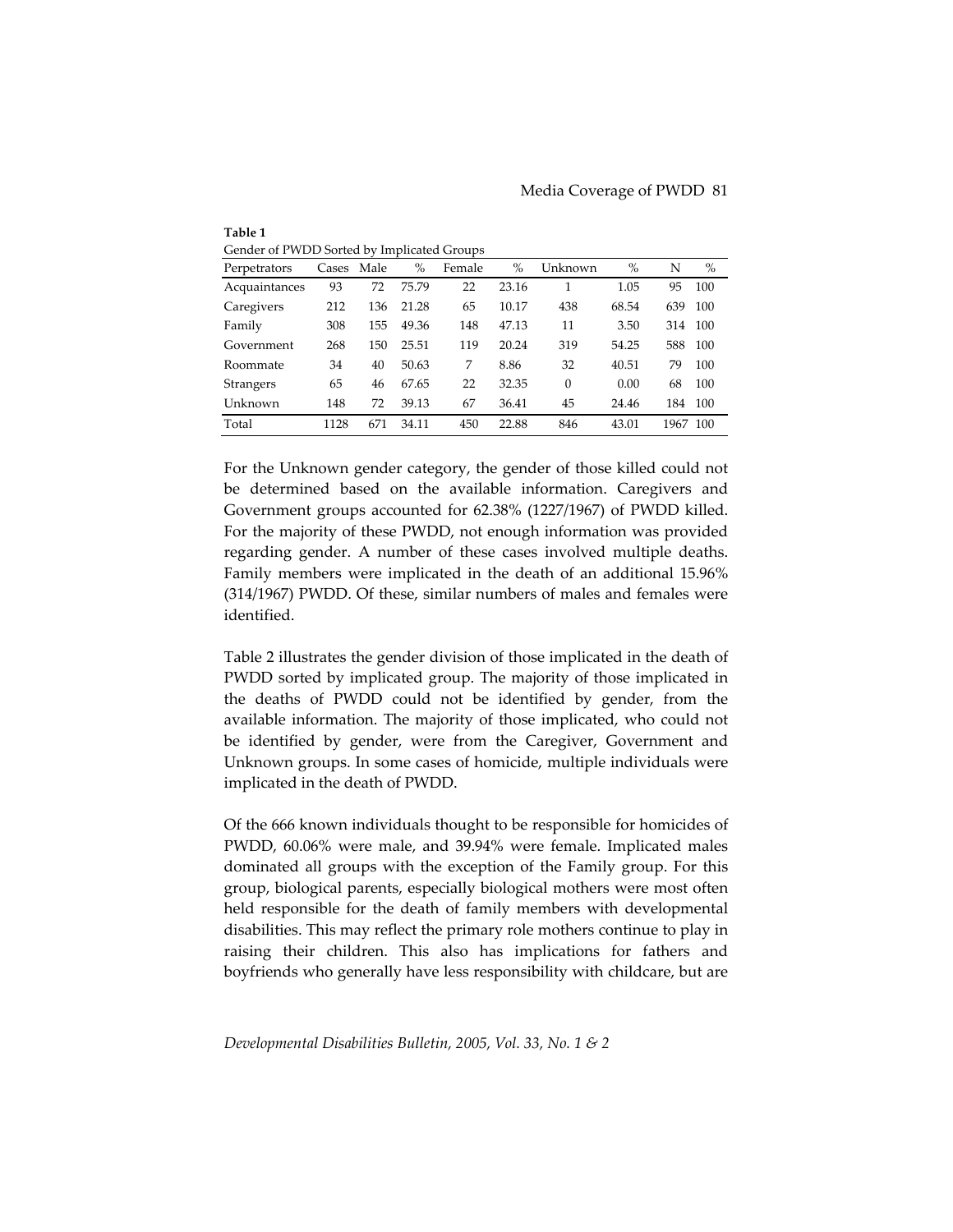still largely implicated in the deaths of children, given the amount of time spend caring for them.

| Table 2                                                              |      |        |          |       |     |      |  |  |  |
|----------------------------------------------------------------------|------|--------|----------|-------|-----|------|--|--|--|
| Known Gender of Individual(s) Implicated Sorted by Implicated Groups |      |        |          |       |     |      |  |  |  |
| Perpetrators                                                         | Male | $\%$   | Female   | $\%$  | N   | $\%$ |  |  |  |
| Acquaintances                                                        | 53   | 89.83  | 6        | 10.17 | 59  | 100  |  |  |  |
| Caregivers                                                           | 70   | 61.40  | 44       | 38.60 | 114 | 100  |  |  |  |
| Family                                                               | 170  | 46.45  | 196      | 53.55 | 366 | 100  |  |  |  |
| Government                                                           | 11   | 100.00 | $\theta$ | 0.00  | 11  | 100  |  |  |  |
| Roommate                                                             | 42   | 75.00  | 14       | 25.00 | 56  | 100  |  |  |  |
| Strangers                                                            | 20   | 80.00  | 5        | 20.00 | 25  | 100  |  |  |  |
| Unknown                                                              | 34   | 97.14  | 1        | 2.86  | 35  | 100  |  |  |  |
| Total                                                                | 400  | 60.06  | 266      | 39.94 | 666 | 100  |  |  |  |

Table 3 illustrates the age ranges of PWDD who were killed, sorted by implicated groups. Age information was available for only 1034 PWDD killed. The majority of homicides concerned the very young, with 35.11% (363/1034) of PWDD being four years of age or younger. The next largest group was between the ages of 5 and 9, with 55.32% (572/1034) of PWDD killed being 14 years of age or younger. The number of reported PWDD killed declined as their ages increased. Of the 933 PWDD who were killed, but for whom no specific age information was available, 54 were described by the media as children and 112 were described as adults. Of the 767 PWDD for whom no age information was available, 345 were from the Caregiver group and 320 were from the Government group and pertained to media cases documenting mass homicides of PWDD. One case involved the deaths of 200 institutionalized PWDD who died as a result of starvation in Sweden in 1941. Another case involved the deaths of 300 PWDD killed by Hutu militia in Rwanda in 1994.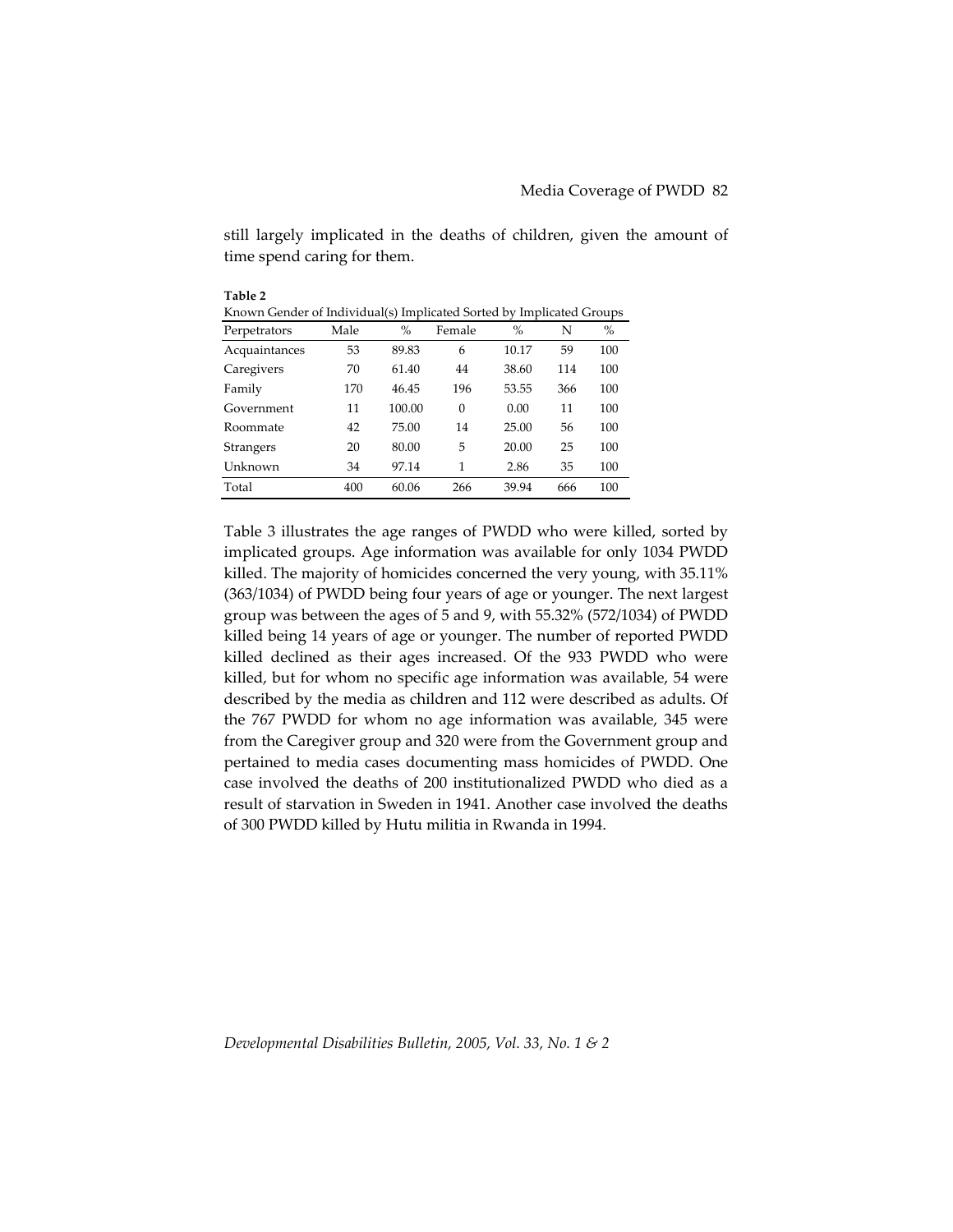| $\overline{z}$<br>m |                |                     |        |                |                |                |                |      |        |
|---------------------|----------------|---------------------|--------|----------------|----------------|----------------|----------------|------|--------|
| Age                 |                | Acquaint. Caregiver | Family | Govt.          | Rm.            | Stranger       | Unknown        | N    | $\%$   |
| $0 - 4$             | 3              | 88                  | 101    | 160            | $\theta$       | $\overline{2}$ | 9              | 363  | 35.11  |
| $5-9$               | $\overline{2}$ | 10                  | 54     | 42             | $\overline{2}$ | 3              | 8              | 121  | 11.70  |
| $10-14$             | 8              | 22                  | 32     | 13             | 1              | 4              | 8              | 88   | 8.51   |
| 15-19               | 19             | 18                  | 28     | $\overline{4}$ | 1              | 7              | 9              | 86   | 8.32   |
| $20 - 24$           | 15             | 14                  | 17     | 3              | $\overline{2}$ | 9              | 17             | 77   | 7.45   |
| $25-29$             | 9              | 14                  | 13     | 3              | $\mathbf{1}$   | 6              | 14             | 60   | 5.80   |
| 30-34               | 12             | 11                  | 7      | 4              | 5              | 5              | 12             | 56   | 5.42   |
| 35-39               | 3              | 16                  | 9      | $\overline{2}$ | 3              | 8              | 14             | 55   | 5.32   |
| 40-44               | 7              | 9                   | 5      | $\overline{2}$ | $\overline{4}$ | 3              | 5              | 35   | 3.38   |
| 45-49               | 1              | 10                  | 13     | $\Omega$       | $\overline{2}$ | 3              | 6              | 35   | 3.38   |
| 50-54               | 1              | 7                   | 4      | 1              | 1              | 4              | $\overline{2}$ | 20   | 1.93   |
| 55-59               | $\overline{2}$ | 4                   | 1      | $\Omega$       | 1              | 1              | $\overline{4}$ | 13   | 1.26   |
| $60-64+$            | 3              | 8                   | 6      | $\theta$       | 1              | $\overline{2}$ | 5              | 25   | 2.42   |
| Total               | 85             | 231                 | 290    | 234            | 24             | 57             | 113            | 1034 | 100.00 |

**Table 3** PWDD's Age Sorted by Implicated Groups

Further examination of Table 3 indicates that caregivers, family members, and government representatives were primarily implicated in the deaths of very young children. Family members were implicated in 34.83% (101/290) of deaths of children under four years of age, with 64.48% (187/290) children being 14 years of age or younger. Government representatives were implicated in the deaths of 91.88% (215/234) of children 14 years of age or younger. A similar number of male and female deaths of children in this age group were observed. PWDD killed by acquaintances were generally between the ages of 15 to 34 years, with the majority being male. Those killed by strangers were generally between the ages of 15 to 39 years. The majority of PWDD killed by roommates were adults. For the Unknown group, the greatest number of PWDD killed were between the ages of 20 to 39 years.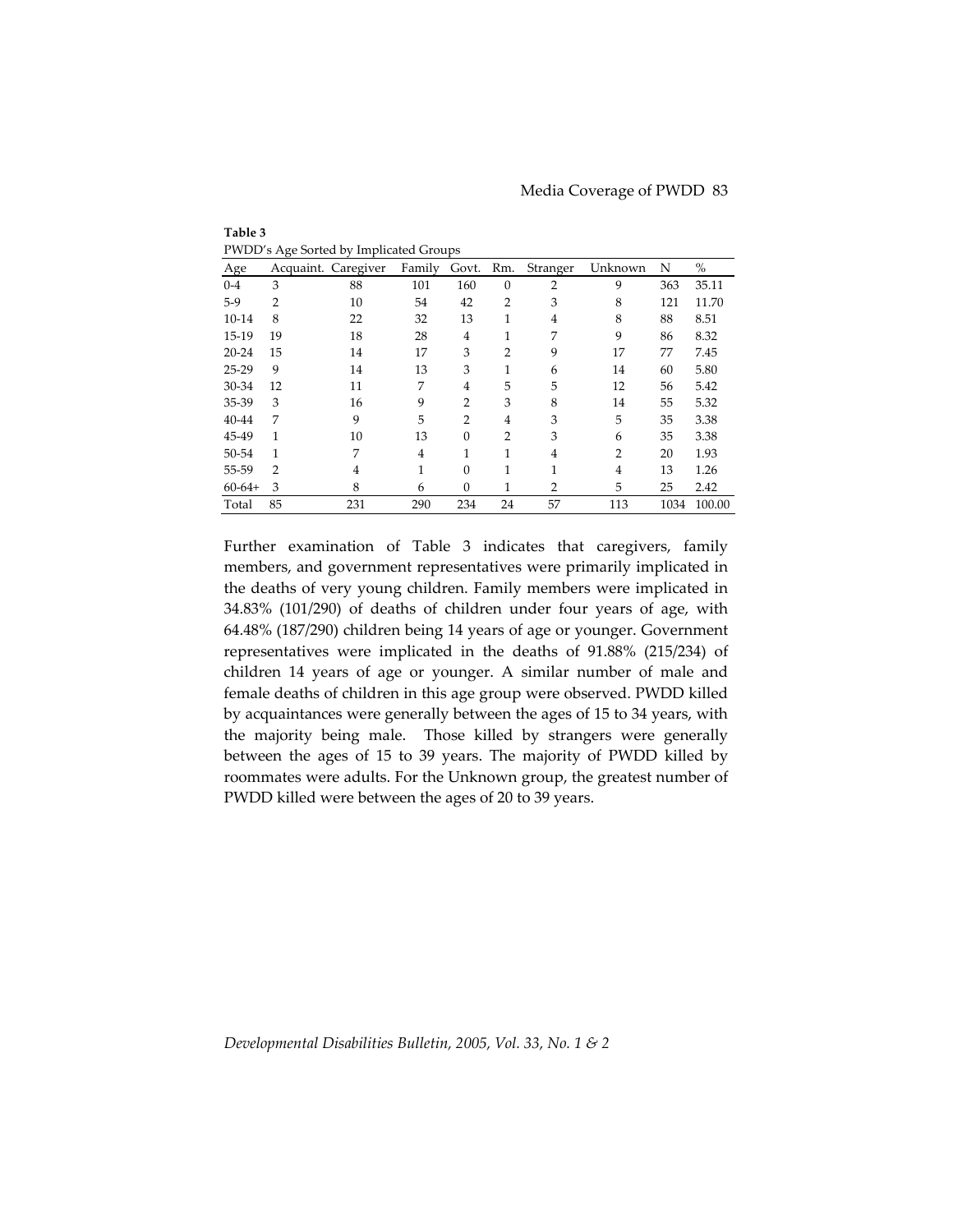| <br>--------<br>$\epsilon$ can $\epsilon$ of the $\epsilon$ ,<br>mpnesses or only |              |                  |                |                |                |                |                  |      |        |
|-----------------------------------------------------------------------------------|--------------|------------------|----------------|----------------|----------------|----------------|------------------|------|--------|
| Act                                                                               | Acquaint.    | Caregiver Family |                | Govt.          | Rm.            |                | Stranger Unknown | N    | $\%$   |
| Asphyxia                                                                          | 17           | 28               | 35             | 3              | 8              | $\overline{2}$ | 18               | 111  | 5.64   |
| Beaten                                                                            | 34           | 21               | 62             | 11             | 9              | 11             | 36               | 184  | 9.35   |
| Burned                                                                            | 2            | 139              | 25             | $\overline{2}$ | 55             | 6              | 10               | 239  | 12.15  |
| Restraint                                                                         | $\theta$     | 30               | 1              | 3              | $\theta$       | $\theta$       | $\theta$         | 34   | 1.73   |
| Drowned                                                                           | 3            | 17               | 16             | 0              | 1              | 5              | $\theta$         | 42   | 2.14   |
| Envir.                                                                            | $\mathbf{0}$ | 9                | 5              | $\Omega$       | $\mathbf{1}$   | $\theta$       | 1                | 16   | 0.81   |
| Neglect                                                                           | $\mathbf{0}$ | 325              | 41             | 212            | $\theta$       | $\Omega$       | 3                | 581  | 29.54  |
| Poisoned                                                                          | 1            | 20               | 24             |                | $\theta$       | $\theta$       | $\theta$         | 46   | 2.34   |
| Shot                                                                              | 13           | 2                | 50             | 23             | $\overline{2}$ | 14             | 9                | 113  | 5.74   |
| Stabbed                                                                           | 11           | 3                | 16             |                | $\overline{2}$ | 5              | 16               | 54   | 2.75   |
| Vehicular                                                                         | $\theta$     | 10               | $\overline{2}$ | $\theta$       | $\mathbf{1}$   | 20             | 3                | 36   | 1.83   |
| Unknown                                                                           | 5            | 24               | 27             | 327            | $\theta$       | 4              | 56               | 443  | 22.52  |
| Others                                                                            | 9            | 11               | 10             | 5              | $\theta$       | 1              | 32               | 68   | 3.46   |
| Total                                                                             | 95           | 639              | 314            | 588            | 79             | 68             | 184              | 1967 | 100.00 |

Primary Act Causing Death Sorted by Implicated Group

**Table 4**

Table 4 illustrates the primary act causing death, sorted by implicated group. While news information clearly reported that a PWDD had been killed, at times it was difficult to discern the primary act causing death if multiple means were used. In such cases, what appeared to be the singular primary act resulting in death was categorized.

The majority of PWDD died as a result of neglect. This category included death by medical neglect and starvation. Medical neglect consisted, in part, of denial of medical treatment and neglect of patients' needs, such as ensuring that their breathing tube was clear. Caregivers and the government representatives were primarily implicated in these acts with most PWDD dying as a result of starvation or denial of medical treatment. For the Caregiver group, neglect resulted in the deaths of 325 PWDD, or 50.86% of all deaths within this group. The majority of individuals killed in the Caregiver group who died as a result of neglect, could not be identified according to age. However, 71 were identified as being four years old or younger.

For the Government group, 212 PWDD died as a result of neglect, contributing to 36.05% of all deaths within the group. State orphanages in Shanghai, China, accounted for 215 infant and children's deaths between 1989 to 1992, termed "summary resolutions." Of these, 210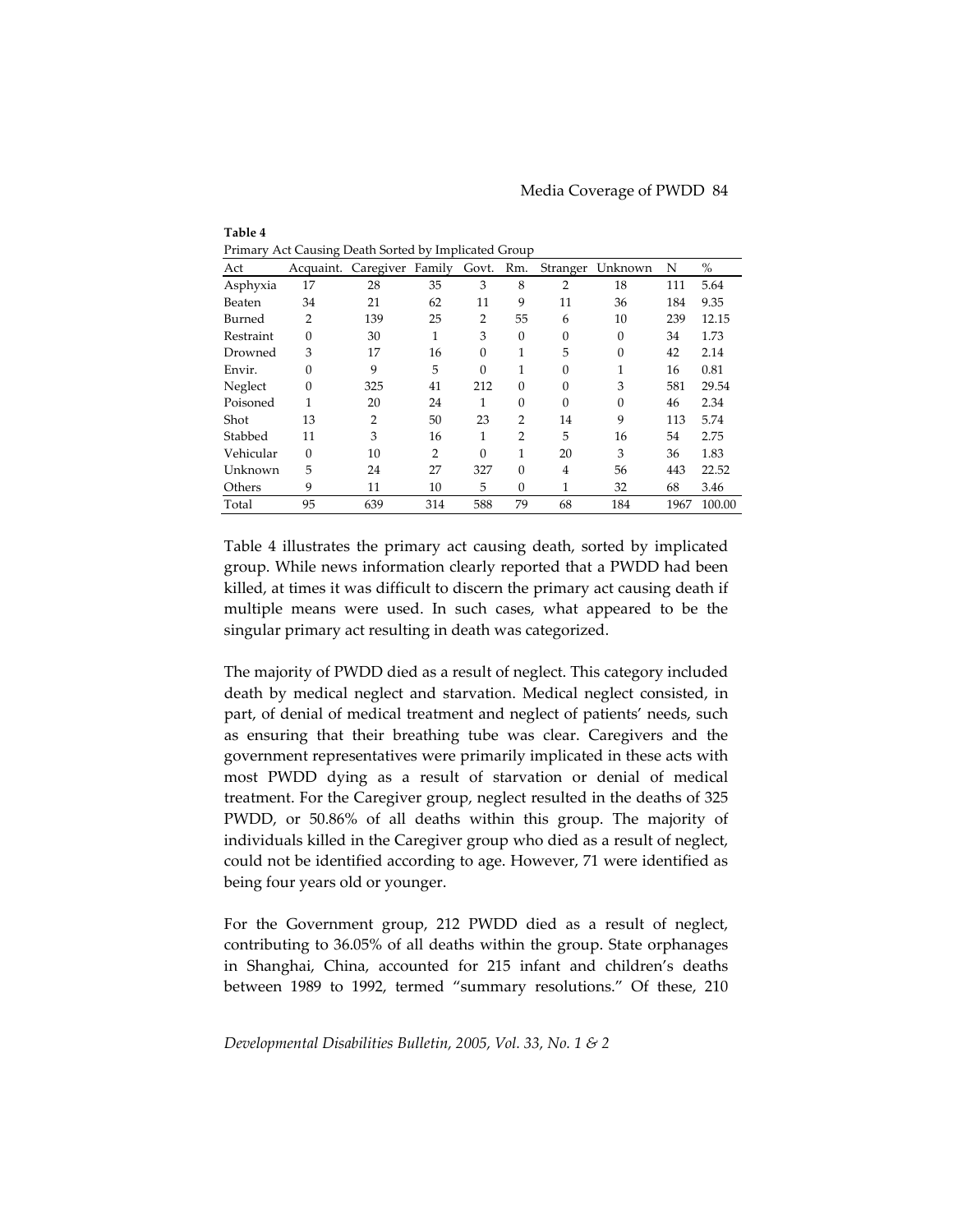deaths generally resulted from complications due, in part, to starvation and denial of medical treatment. For this study, these homicides were not considered culpable, because they reflected government policy.

Neglect was the third most common cause of death of PWDD in the Family group, accounting for 41 deaths. Twenty‐five victims were nine years of age or younger, 13 were four years of age or younger. Starvation contributed to the deaths of 33 PWDD.

Being burned was the second most common known cause of death of PWDD, accounting for 239 deaths. While the majority of PWDD died by fire, this category also included chemical burns and scalding. Death by burns was the primary cause of death of PWDD in the Roommate group and the second most common cause of death of PWDD in the Caregiver group. For the Caregiver group, death by fire generally resulted from negligent homicide, defined as the killing of another through negligence. The majority of these cases were incidents of group homes or institutions burned down in Argentina, Chile, and the United States. Approximately 90% of PWDD in the Caregiver group who died as a result of burns could not be identified according to age.

Beating was the third most common known cause of death of PWDD, and was the primary cause of death in the Acquaintance, Family, and Unknown groups. Beating was defined by punching, kicking, or hitting someone using an object. In the Acquaintance and Unknown groups, death by beating was twice as common a cause of death than any other act. The majority of PWDD in the Acquaintance group who were beaten to death were between the ages of 15 to 44 years of age. In the Family group, 54.84% of PWDD (34/62) who were beaten to death were four years of age or younger.

Death by shooting, defined by the lethal use of a firearm or crossbow, was the fourth most common known cause of death of PWDD and was the second most common act causing death for the Family, Government, and Stranger groups. Death by asphyxia was the fifth most common, and included death by suffocation, strangulation, smothering, and hanging.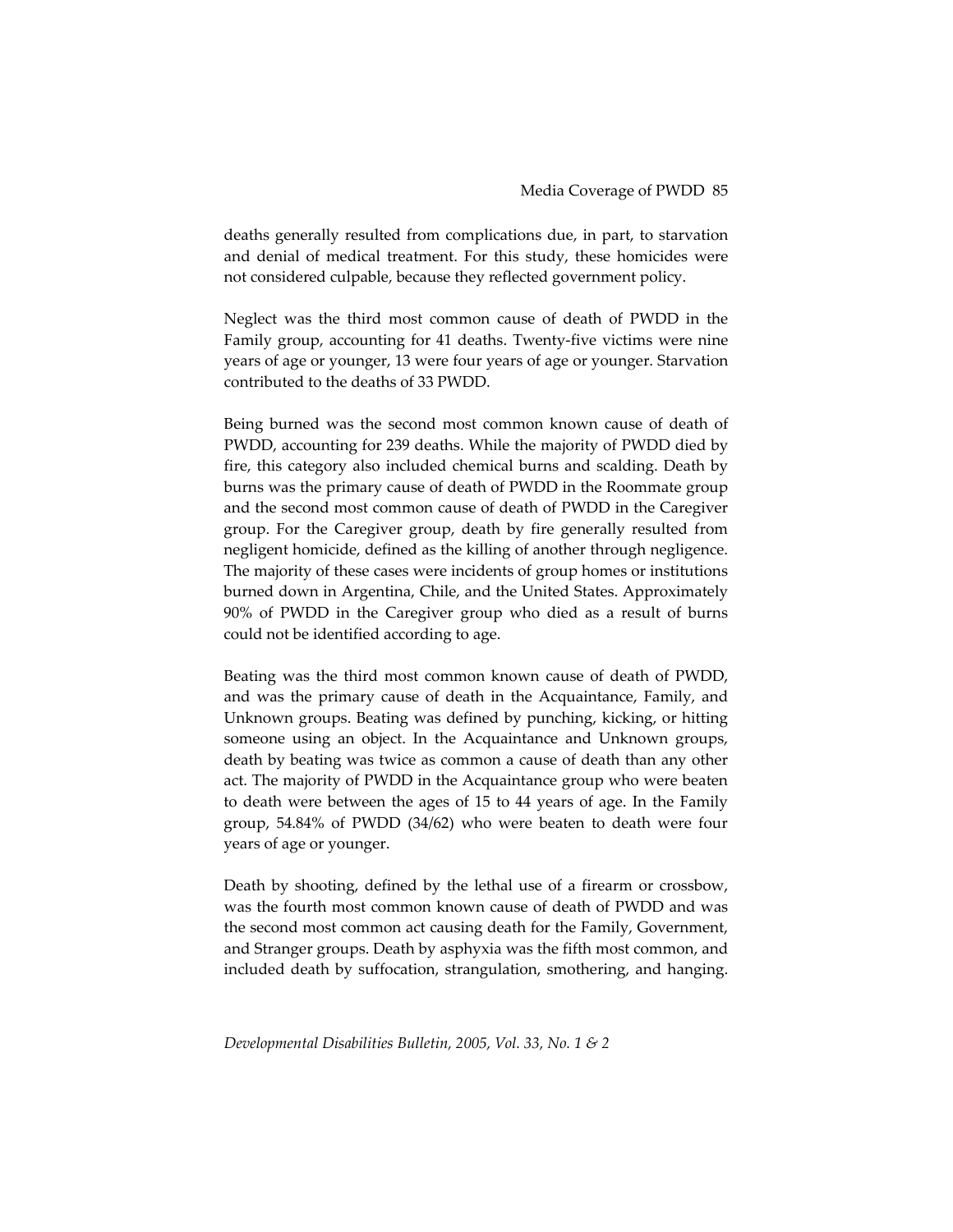Death by asphyxia was the second most common cause of death for the Acquaintance and Unknown groups.

Additional acts causing deaths that were categorized included death by "restraint," which referred to those PWDD who died as a result of being forcefully restrained by others. These acts were most frequently reported in hospital or institutional settings. A common scenario would involve the victim being pinned on the floor by hospital aides, unable to breathe. In other scenarios, victims would be tied up in leather wrist and ankle cuffs or vests and left unattended for periods of time. Death by restraint would generally result from asphyxia or cardiac arrest.

The drowned category predominantly involved caregivers and family members. In the Caregiver group, many of the victims drowned in the bathtub after being left unattended by their caregivers. These cases were generally considered negligent homicides, defined as the killing of another through negligence. In the Family group, while some cases involved children left unattended in the bathtub, others involved children who were purposefully drowned.

The environment category included deaths of PWDD resulting from exposure to the elements. Many cases involved victims who died as a result of hyperthermia after being left unattended by their caregivers or family in a vehicle on a hot day. These cases were most frequently labeled negligent homicides.

The poisoned category included those PWDD who died as a result of gassing or the over‐administration of medication. Death by carbon monoxide was most frequently observed for the Family group. In all of these cases, the PWDD was killed by one of his or her parents. The child was usually left in the car, in an enclosed space, with the car running. For the Caregiver group, many of the PWDD died as a result of a drug overdose or lethal injection.

Death by stabbing included those cases where the PWDD's body was penetrated by an object such as a knife, sharp stick, or sword, resulting in death.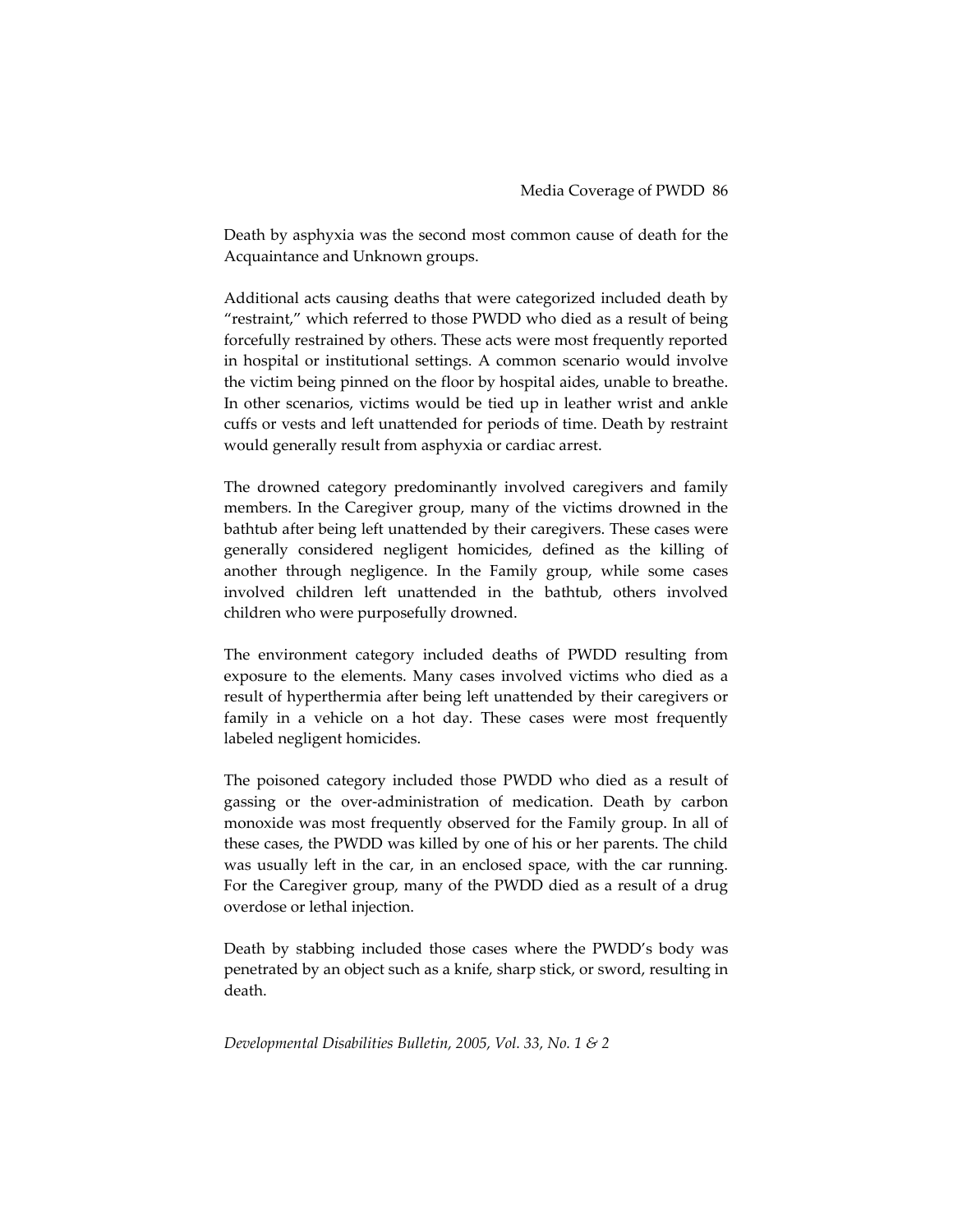The vehicular category included those PWDD who died as a result of being struck by a vehicle or those who died during a motor vehicle accident. For the Caregiver group, the individual implicated in the homicide was usually under the influence of alcohol or drugs while operating a motor vehicle. The resulting vehicle accident, through collision or driving into a body of water, caused the death of passengers with developmental disabilities. For the Stranger group, the driver was usually not under the influence of substances. The majority of cases in this category were considered negligent homicides. Many involved multiple victims who were travelling by van or bus.

The Unknown category consisted of cases where the exact cause of death was undetermined. Provided information indicated that the PWDD had a developmental disability and that the death was considered a crime. For example, one case involved the discovery of a skeleton of a PWDD found within the wall of a building, entombed in concrete. This category also included over 300 PWDD who were killed by militia or military perpetrators. Many of these deaths resulted from mass homicides in Rwanda and Bosnia.

The Others category consisted of those acts causing death that did not fall under any of the previous categories. These include, in part, euthanasia, death by shaking, death by falling from a height, and electrocution.

### **Discussion**

This study indicates that more homicide stories were written about the killing of males than females with developmental disabilities. Sorenson, Peterson Manz, and Berk's (1998) study on media coverage of homicides supports this finding and reports that significantly more males in the general population were victims of homicide. In addition, developmental disabilities occur more frequently among males. Therefore, while more news stories pertained to PWDD who are male, this does not necessarily mean there is a higher incidence of violence against males with developmental disabilities.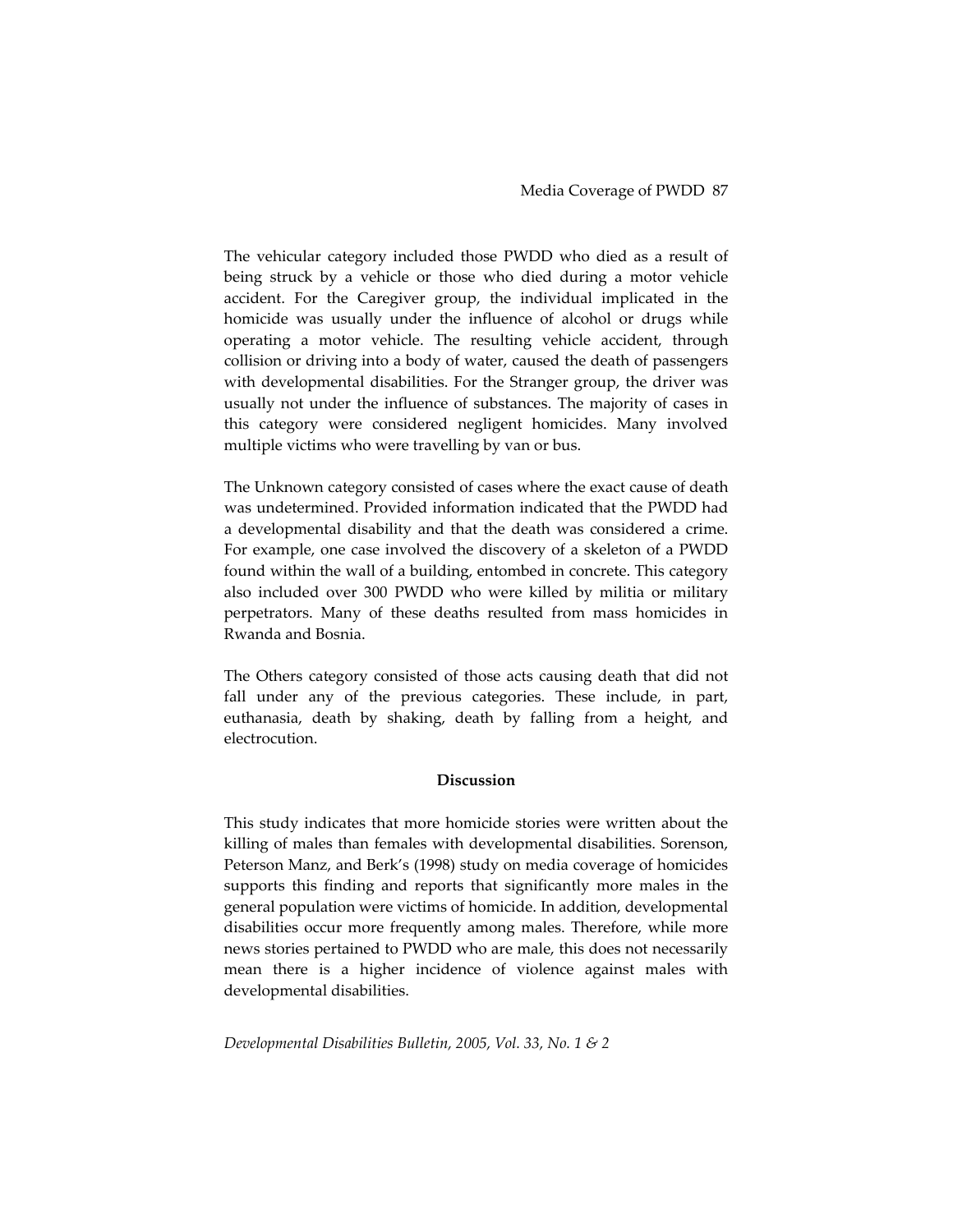In this study, homicide stories most often implicated caregivers, government representatives, and family members in the deaths of PWDD. While caregivers and government representatives have not frequently been the focus of homicide media research, Pritchard and Hughes (1997) found that intrafamilial homicides such as infanticides received the greatest amount of news coverage, suggesting similarities with results from the present study. This finding was not supported by Sorenson, Peterson Manz, and Berk's (1998) media research, which found that homicides implicating strangers and acquaintances received more news coverage than victims killed by family. Findings of PWDD were similar to Statistics Canada research on homicide, which found that male perpetrators accounting for 90% of all homicides in 1999 (Fedorowycz, 2000).

Statistics Canada research on homicides indicates that, between 1989 and 1998, 36.1% of homicides, on average, were committed by family members, 49.0% of victims were killed by acquaintances, and 14.9% were killed by strangers and unknowns combined (Fedorowycz, 2000). By comparison, results from the present study indicate that 15.96% (314/1967) of homicides of PWDD implicated family members, 8.85% (174/1967) implicated acquaintances and roommates combined, and 12.81% (252/1967) implicated strangers and unknowns combined. Acquaintances and roommates, and strangers and unknowns were combined to allow for comparison with Canadian statistics. Statistics Canada findings did not focus specifically on caregivers or government representatives. If these two groups are removed from the database of homicides of PWDD, then family members were implicated in 42.43% (314/740) of homicides, acquaintances and roommates combined were implicated in 23.51% (174/740) of homicides, and strangers and unknowns combined implicated in 34.05% (252/740) of homicides of PWDD. While direct comparison is not possible, these findings suggest that family members and strangers may be implicated in a greater proportion of homicides of PWDD than people without developmental disabilities.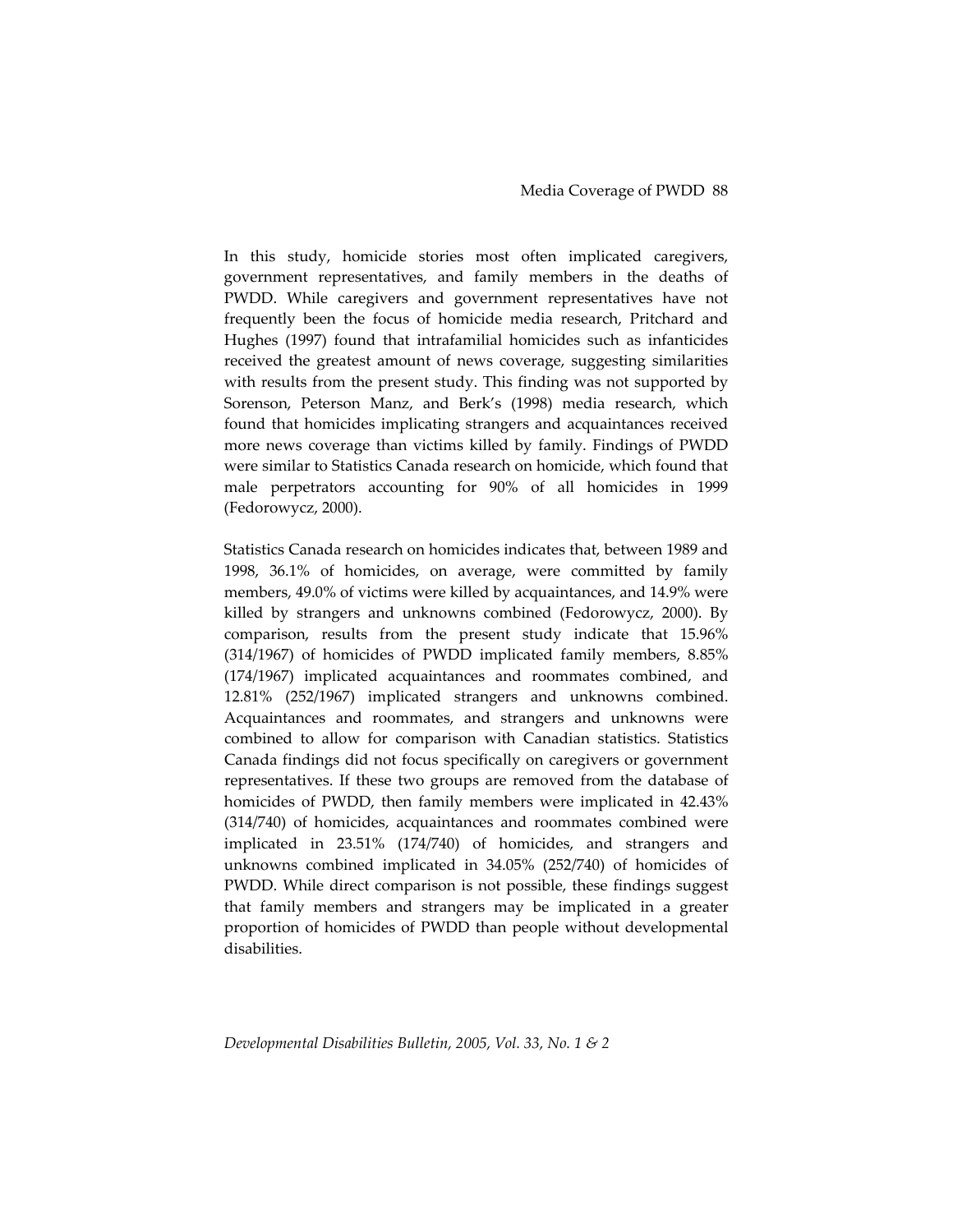In this study, many PWDD were killed in hospitals and institutions by caregivers or government representatives. For PWDD living in institutions, their physical and social isolation may be among the many contributing factors to being victimized or discriminated against. If society is unaware of abuses or discriminatory practices occurring in group homes or institutions, then individuals responsible for these acts retain a degree of anonymity. Zimbardo (1970) suggested that an individual is more likely to behave aggressively if conditions allow for his or her anonymity to be safeguarded. Inhibition is reduced in part from the deflection of personal responsibility and lack of scrutiny. Zimbardo's research also demonstrated that assigned roles and situational forces could significantly contribute to aggressive behaviour (Haney, Banks, & Zimbardo, 1973). For caregivers, the responsibility to control and manage residents may result in behavioral interventions that are abusive and potentially fatal. In particular, the physical use of restraints to control or punish inappropriate behaviour has resulted in the deaths of residents (Weiss, 1998).

Homicides of PWDD by caregivers, family members, or government representatives frequently stemmed from neglect. A *summary resolution* policy of fatal neglect, defined by starvation and denial of medical treatment in China's state orphanages, contributed to the deaths of the majority of abandoned infants and children with developmental disabilities in the Government group (Human Rights Watch, 1996a; 1996b). In the media, the focus on such terms as *summary resolution*, *euthanasia* and *mercy killing* may imply that death is an appropriate alternative to life with a disability. Using the term *mercy killing* instead of *murder* may provide the reader with a different perspective concerning the relationship between PWDD and those providing for their care. While both terms may imply intent, one suggests that the intent is merciful while the other implies that it is not.

If society considers it acceptable to kill people with developmental disabilities because of their disability, then disability provides justification for killing someone. Whitmer (1997) explained that acts of violence are mediated by "the cultural context of expectations and acceptability or tolerance for the expression of violent behaviour" (p. 56).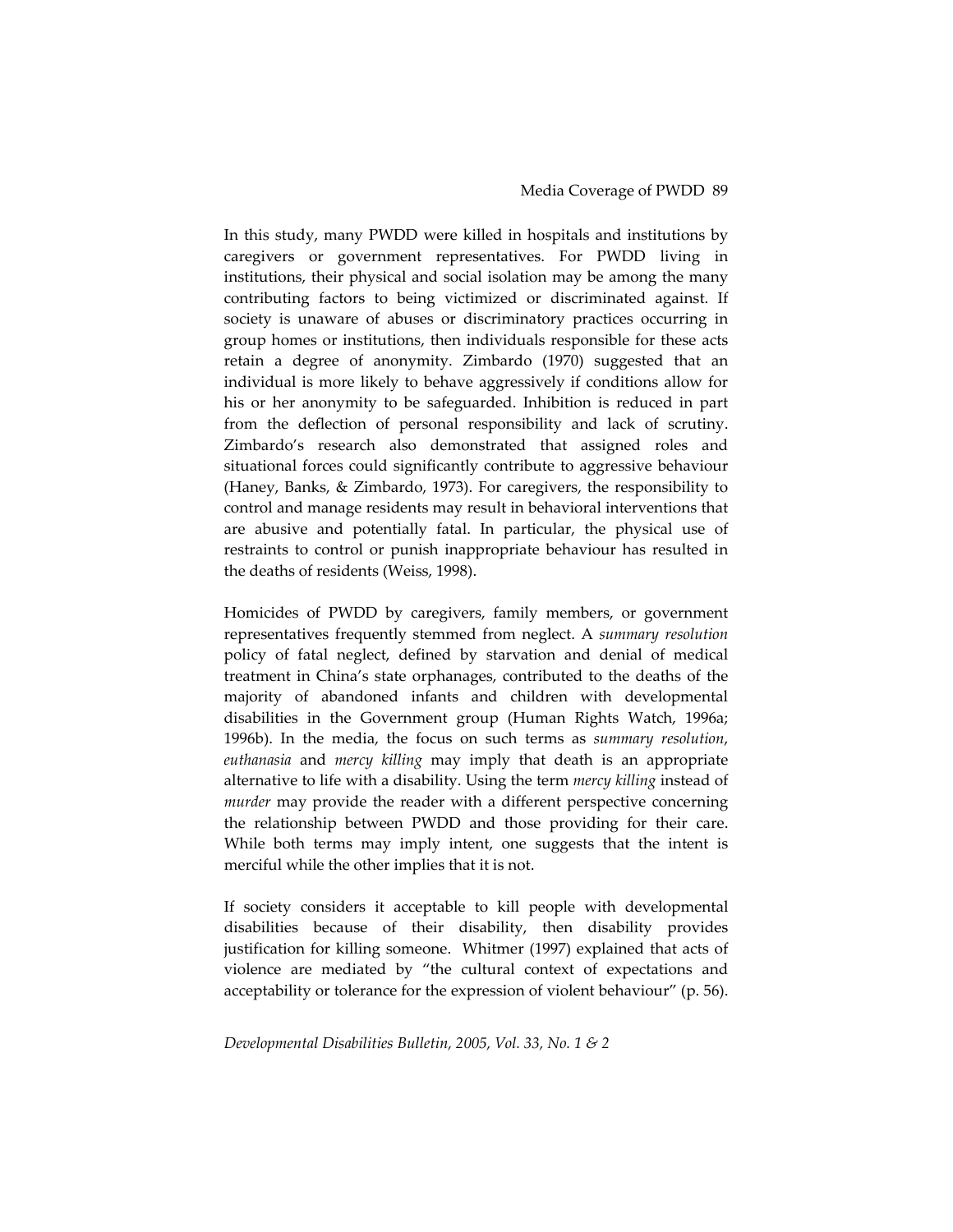Freud (1961) distinguished between legitimate violence, which is viewed as acceptable through its validation by law or social acceptance, versus illegitimate violence, which is not socially acceptable and hence a threat to society. The shift from legitimacy to illegitimacy may be based on people's perception of the circumstances surrounding the act of violence. If the deaths of PWDD can be justified in terms of *summary resolution*, *euthanasia*, or *mercy killing*, and are viewed by society as socially acceptable, then responsibility for the action or inaction resulting in death of PWDD can be attributed to the victim.

The shift of responsibility to PWDD for their death has historical roots. Douglas (1995) observed that the use of scapegoats was a universal phenomenon, traditionally used as a means of atonement for sins and evolving as a means to avoid blame and victimise innocent individuals. The mass exterminations of PWDD in Nazi Germany during the Second World War were in part justified because PWDD were portrayed as "useless eaters," who did not contribute to society because of their disability (Wolfensberger, 1981).

Societal validation of discrimination against PWDD is seen through such public mediums as film, television, newspapers, magazines, comic books, and computer games. Gerbner, Gross, Morgan, and Signorielli's (1994) cultivation theory in part explains how one's perception can change over time depending on the amount and kind of media products one watches. Watching violent films increases our tolerance of violent behaviour in others and reduces our feelings of empathy for the victim (Linz, Donnerstein, & Penrod, 1988). This becomes a concern when disability in television and film is frequently equated with criminality, evil embodiment, or punishment for evil. The person with a disability is often portrayed as impulsive, violent, sexually deviant, maladjusted, and less than human (Longmore, 1987). The death of these characters is often portrayed as the only humane and logical solution.

Bandura (1977) argued that aggressive behaviour is more likely to be modeled by others if the person behaving aggressively is rewarded for doing so. By negatively stereotyping PWDD, and by modeling violence against them through public mediums, society may be placing PWDD at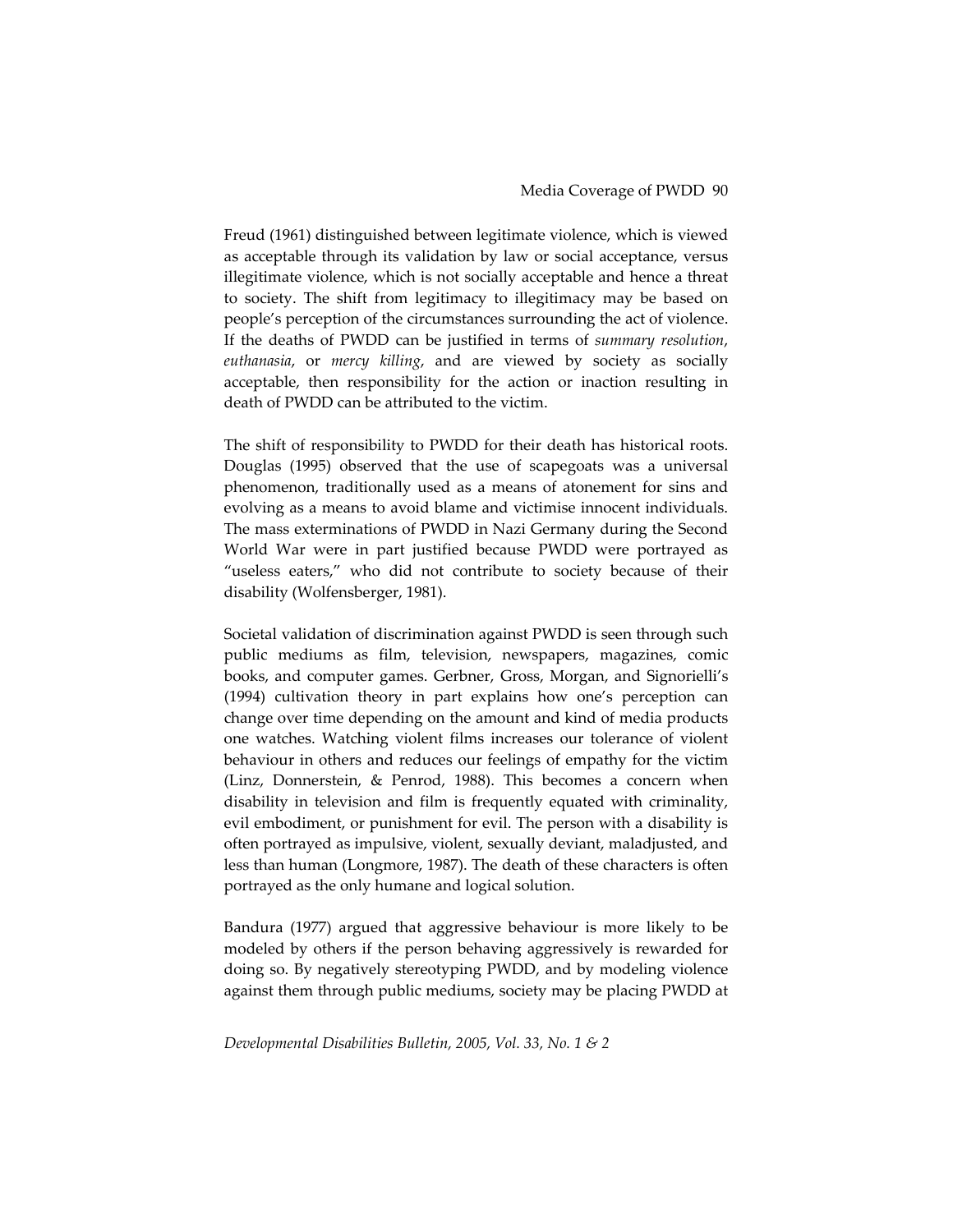greater risk for abuse by communicating that abuse of PWDD is appropriate. For example, if a parent kills his or her child with developmental disabilities (CWDD) and receives public support and a more lenient sentence by the courts, as compared to the minimum punishment for murder, as seen with Robert Latimer's killing of his daughter Tracy (Woodward, 1998), then this may place other CWDD at risk for intrafamilial homicide. Lucardie and Sobsey (2001) documented the Canadian media's negative portrayal of people with cerebral palsy, through the use of stigmatizing language, particularly when they were victims of homicide. The possible implications of this media coverage for the public were also explored.

In this study, a significant number of homicide stories pertained to infants and children with developmental disabilities. These findings were similar to those of Pritchard and Hughes (1997), who found that the homicide of children accounted for the majority of news coverage. The authors concluded that the newsworthiness of homicides was increased when victims were Caucasian, female, children, or senior citizens. Sorenson, Peterson Manz, and Berk (1998) agreed that these victim groups received more news coverage than would be expected based on incidence of these types of homicides. However, their study also showed that victims over the age of 15 accounted for greater news coverage than victims who were younger, in part, contradicting the findings of our study. Results from Statistics Canada's research on children and youths as victims of violent crimes support the results of the present study, reporting a significantly higher number of homicides of infants and new‐ borns compared to any other age group (Johnson, 1995).

Reporters appear to find some acts causing death more newsworthy than others. Sorenson, Peterson Manz, and Berk (1998) found that homicides involving guns were more newsworthy than homicides involving weapons other than guns. Statistics Canada reported similar findings when examining methods of committing homicide, where they found that the majority of deaths resulted from shooting (30.2%), followed by stabbing (26.5%), beating (22.6%), and strangulation (10.1%) (Fedorowycz, 2000). The results from the present study found that the majority of PWDD died as a result of neglect, followed by being burned,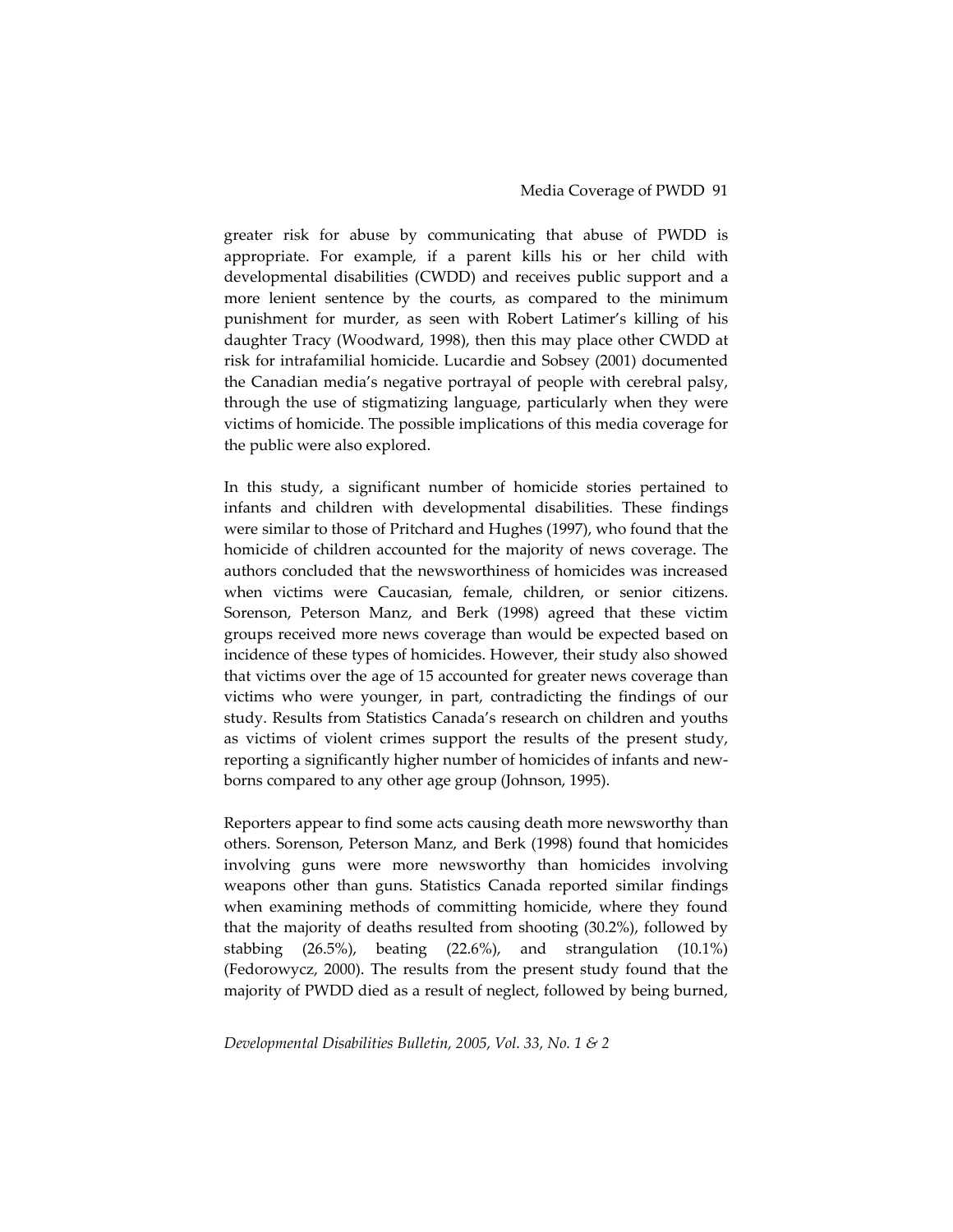beaten, shot, and asphyxiated. When weapons were used, guns were most frequently represented. However, death by beating, which included those PWDD who died as a result of being beaten with an object, was the third most common act causing death.

With many PWDD in this study dying as a result of being beaten, factors which would generally inhibit a person from killing another appear less inhibiting when the victim is disabled. With distance theory, Grossman (1995) explained that our resistance to killing others increased as our physical distance from them decreased. Being at knife range, or hand to hand combat range would foster greater resistance towards killing another versus handgun or rifle range.

Grossman (1995) also argues that resistance towards killing is related to our emotional distance from the victim as defined, in part, by cultural, moral, and social means. Cultural distance focuses on the perception that others are different from us, based on such attributes as ethnicity, gender, religion, or ability. Moral distance refers to the perception that one's actions or cause can be justified or legitimized, as seen in cases of mercy killings. Social distance, as fostered by a caste system or social ranking, focuses on those differences between individuals as defined, in part, by society. Like cultural distance, social distance is seen with hate crimes against identifiable minorities within society, such as PWDD. With the majority of PWDD dying as a result of neglect, resistance to their deaths may have been reduced for those responsible, by allowing them to be further removed emotionally from the victim. Many of those implicated in the deaths of PWDD, such as acquaintances, caregivers, family members, and roommates, knew the victim, and many provided care for them. While social distance suggests that resistance to killing someone whom one knows is high, that these PWDD were killed nonetheless suggests that additional factors associated in part with the victim, accused, or environment, may be placing PWDD at risk for homicide. One such factor may be the relationship bond between those responsible for the homicide of PWDD and the victim. Sobsey (1994) reported that disruption in attachment, caregiver attributes, substance use, history of violence, and perceived stress, were some caregiver factors identified as placing PWDD at risk for abuse.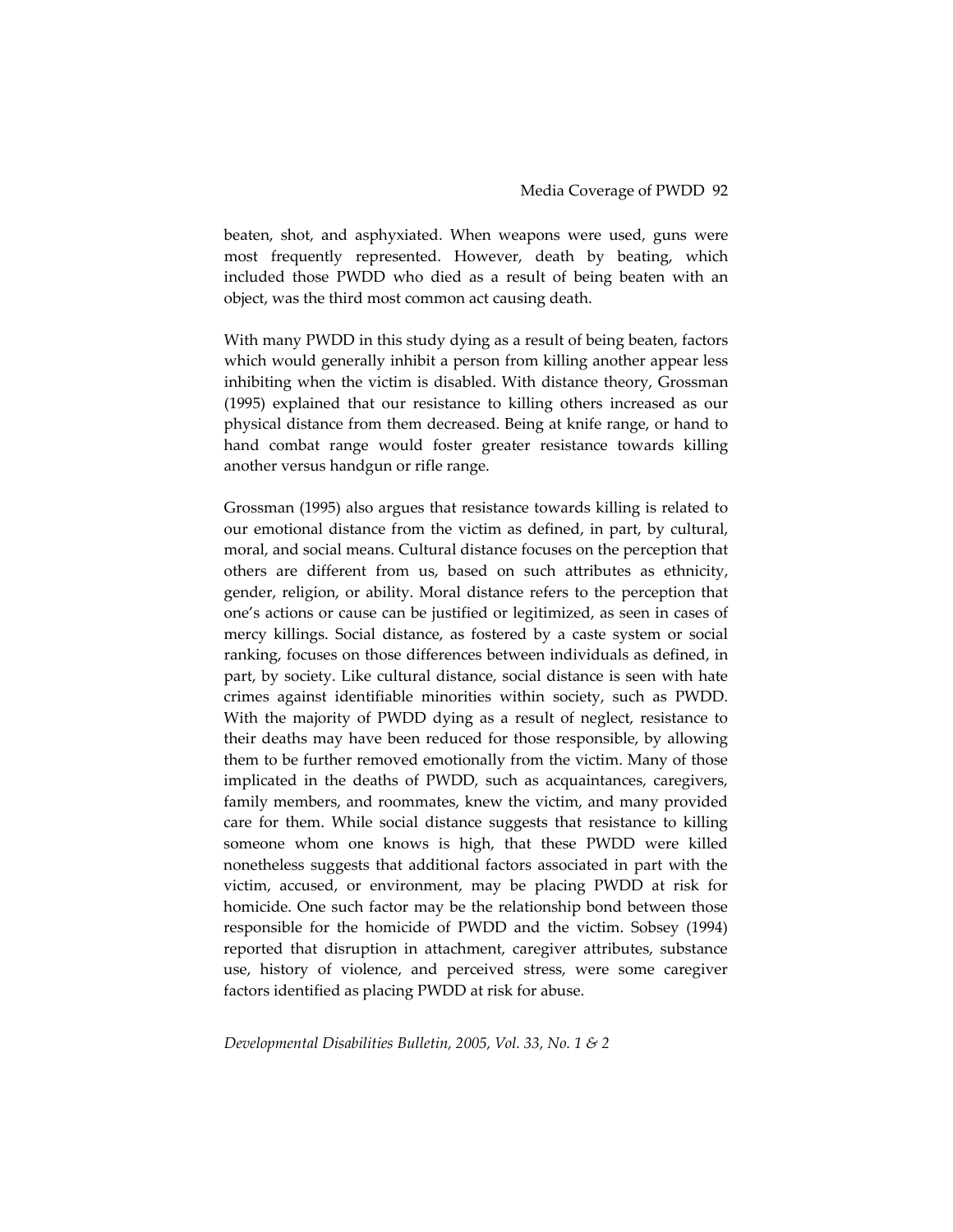The presentation of crime stories in newspapers has received recent coverage by researchers (Chermak, 1995; Liska & Baccaglini, 1990; Richards, 2000; Sorenson, Peterson Manz, & Berk, 1998). In a comparison study of newspaper stories about homicides and the epidemiology of homicide, Sorenson, Peterson Manz, and Berk (1998) found that the *Los Angeles Times* covered only 13.10 percent of all 9,442 homicide cases that occurred in Los Angeles County from 1990 to 1994. This suggests that those PWDD who have been identified as homicide victims may only represent a small number of overall homicides of PWDD. However, it is likely that newspapers in smaller population centres report a higher percentage.

Sobsey (1994) stated that prevention of abuse and discrimination of PWDD needs to focus on empowering individuals to resist abuse, providing appropriate supports to and careful selection of caregivers and families, building safer environments, education and training, law and law enforcement, and changing attitudes. Deinstitutionalisation, normalisation, integration, and inclusion are positive steps towards normalising the environment of PWDD. With greater awareness of the risks for abuse and discrimination, more can be done to prevent PWDD from being victimised.

#### **Conclusion**

While crimes against PWDD have received increased interest in the last decade, homicide of PWDD has not been given much attention. This paper provides a preliminary description of homicides of PWDD. The vulnerability of PWDD from abuse and discrimination resulting in their homicide through the action or inaction of others has been demonstrated by findings from this study. Acquaintances, caregivers, family members, government representatives, roommates, and strangers have all been implicated in these homicides. The very young appeared particularly at risk. Distance theory, in part, explains the methods used to commit homicide of PWDD. Disruptions in attachment between those implicated and their victims appear to play a significant role in the vulnerability of PWDD to abuse and discrimination.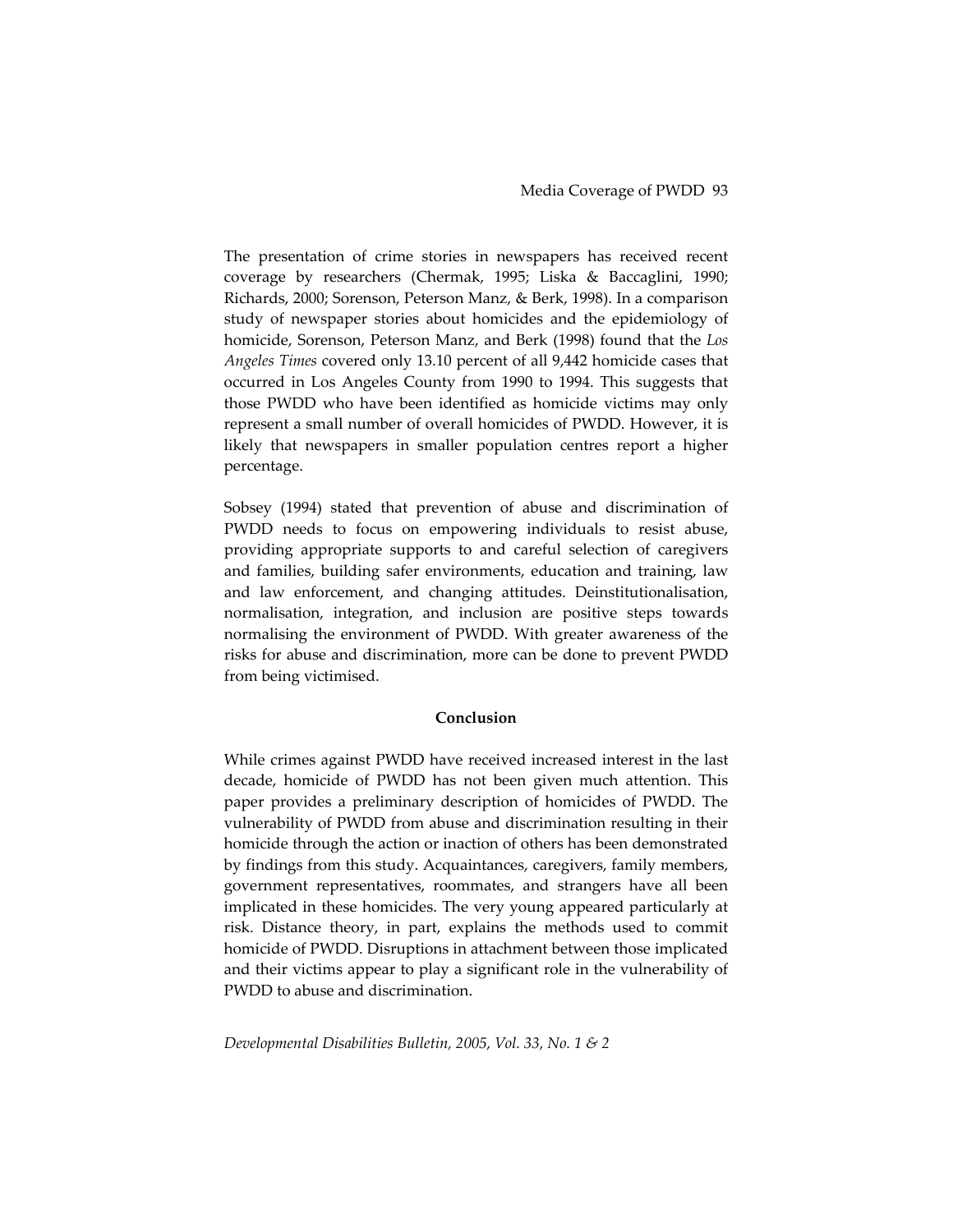### **References**

- Associated Press. (1995, April 2). Retarded girl starved to death: Mother jailed. *Akron Beacon Journal,* p. A3.
- Babbie, E. (1999). *The basics of social research*. Belmont, CA: Wadsworth Publishing Company.
- Bandura, A. (1977). *Social learning theory.* New Jersey: Prentice‐Hall, Inc.
- Becka, H. (1999, September 18). Man sentenced to 27 years for killing mentally retarded stepson. *The Dallas Morning News,* p. 38A.
- Bennetto, J. (2000, June 24). Wife who killed disabled sons is given probation. *The Independent,* p. 4.
- Berelson, B. (1952). *Content analysis in communications research*. New York: Free Press.
- Bullard, C. (1995, December 19). Man accused of setting fatal fire: Suspect is mentally retarded; judge will determine competency. *The Des Moines Register,* p. 1.
- Burleigh, M. (1994). *Death and deliverance: 'Euthanasia' in Germany c. 1900‐ 1945*. Cambridge: Cambridge University Press.
- Buser, L. (1995, May 17). Abuse charges name Arlington Center ex-staff. *The Commercial Appeal,* p. B1.
- Carney, T. F. (1972). *Content analysis: A technique for systematic inference from communications*. Winnipeg: University of Manitoba Press.
- Chermak, S. M. (1995). *Victims in the News: Crime and the American News Media*. Boulder: Westview Press.
- Christensen, K. (1997, August 24). Fatal Flaws in care net for disabled. *The Orange County Register,* p. A01.
- Crosse, S B., Kaye, E., & Ratnofsky, A. C. (1993*). A report on the maltreatment of children with disabilities.* (Contract No. 105‐89‐1630). Washington, DC: National Center on Child Abuse and Neglect.
- Douglas, J. E., Burgess, A. W., Burgess, A. G., & Ressler, R. K. (1992). *Crime Classification Manual: A Standard System for Investigating and Classifying Violent Crimes*. San Francisco: Jossey‐Bass Publishers.
- Douglas, T. (1995). *Scapegoats: Transferring blame.* New York: Routledge.
- Fedorowycz, O. (2000). Homicide in Canada‐1999. *Juristat: Canadian Centre for Justice Statistics, 20(9),* 1‐17.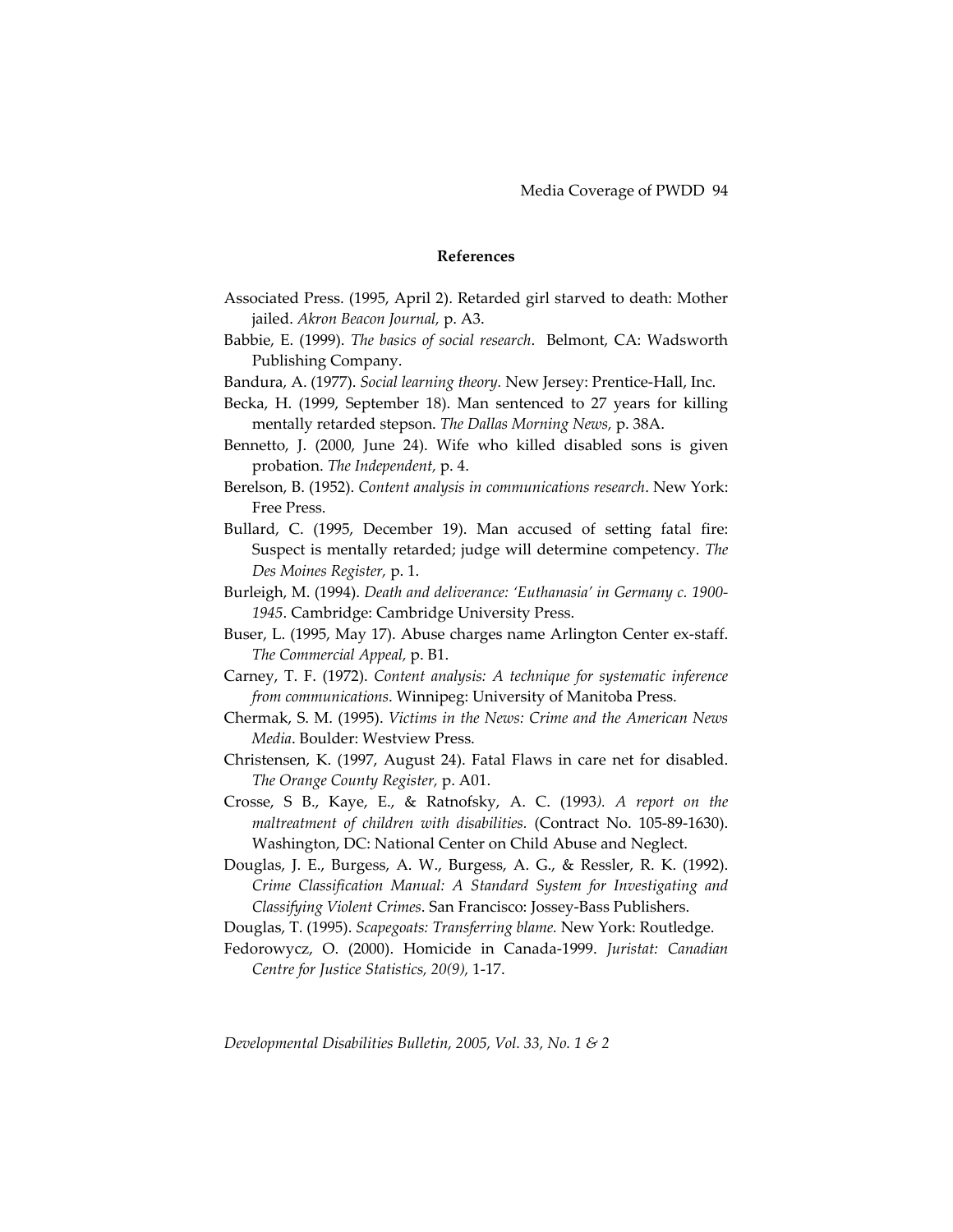- Freud, S. (1961). *Civilization and its discontents*. New York: W. W. Norton & Company. Trans. James Strachey.
- Galey, K., & Pugh, H. (1995). Crime and harassment: Its impact on people with disabilities. *International Review of Victimology, 4*(1), 63‐ 66.
- Gallagher, H. G. (1990). *By trust betrayed: Patients, physicians, and the license to kill in the Third Reich*. New York: Henry Holt.
- Gall, M.D., Borg, W.R., & Gall, J.P. (1996). *Educational research* (6th ed.). White Plains, NY: Longmann.
- Gerbner, G., Gross, L., Morgan, M., & Signorielli, N. (1994). Growing up with television: The cultivation perspective. In J. Bryant & D. Zillmann (Eds.), *Perspectives on Media Effects* (pp.17‐40). Hillsdale, NJ: Erlbaum.
- Graber, D. (1980). *Crime news and the public*. New York: Praeger Publishers.
- Grossman, D. Lt. Col. (1995). *On killing: The psychological cost of learning to kill in war and society*. Boston: Little, Brown and Company.
- Haney, C., Banks, C., & Zimbardo, P. G. (1973). Interpersonal dynamics in a simulated prison. *International Journal of Crime and Penology, 1,* 69‐97.
- Horswell, C. (2000, April 14). Disabled boy's death ruled homicide: 'Holy rod' used for discipline. *The Houston Chronicle,* p. 39.
- Human Rights Watch. (1996a). Death by default: A policy of fatal neglect in China's state orphanages. New York: Author.
- Human Rights Watch. (1996b, March). Chinese orphanages: A follow‐up. [On-line]. Available: <http://www.hrw.org/hrw/summaries/s.china> 963.2.html
- Johnson, H. (1995). Children and youths as victims of violent crimes. *Juristat: Canadian Centre for Justice Statistics,15*(15), 1‐18.
- Kalfrin, V. (1999, December 9). Parents charged in death of Downsyndrome child: 2‐year‐old repeatedly brutalized, authorities say. [On-line]. Available: [http://www.apbnews.com:80/newscenter/](http://www.apbnews.com/newscenter/) breakingnews/1999/12/09/mother1209\_01\_html
- Kiernan, W. E., & Schalock, R. L. (1995). Developmental disabilities. In A. E. Dell Orto & R. P. Marinelli (Eds.), *Encyclopedia of disability and rehabilitation* (pp. 249‐257). New York: Simon & Schuster Macmillan.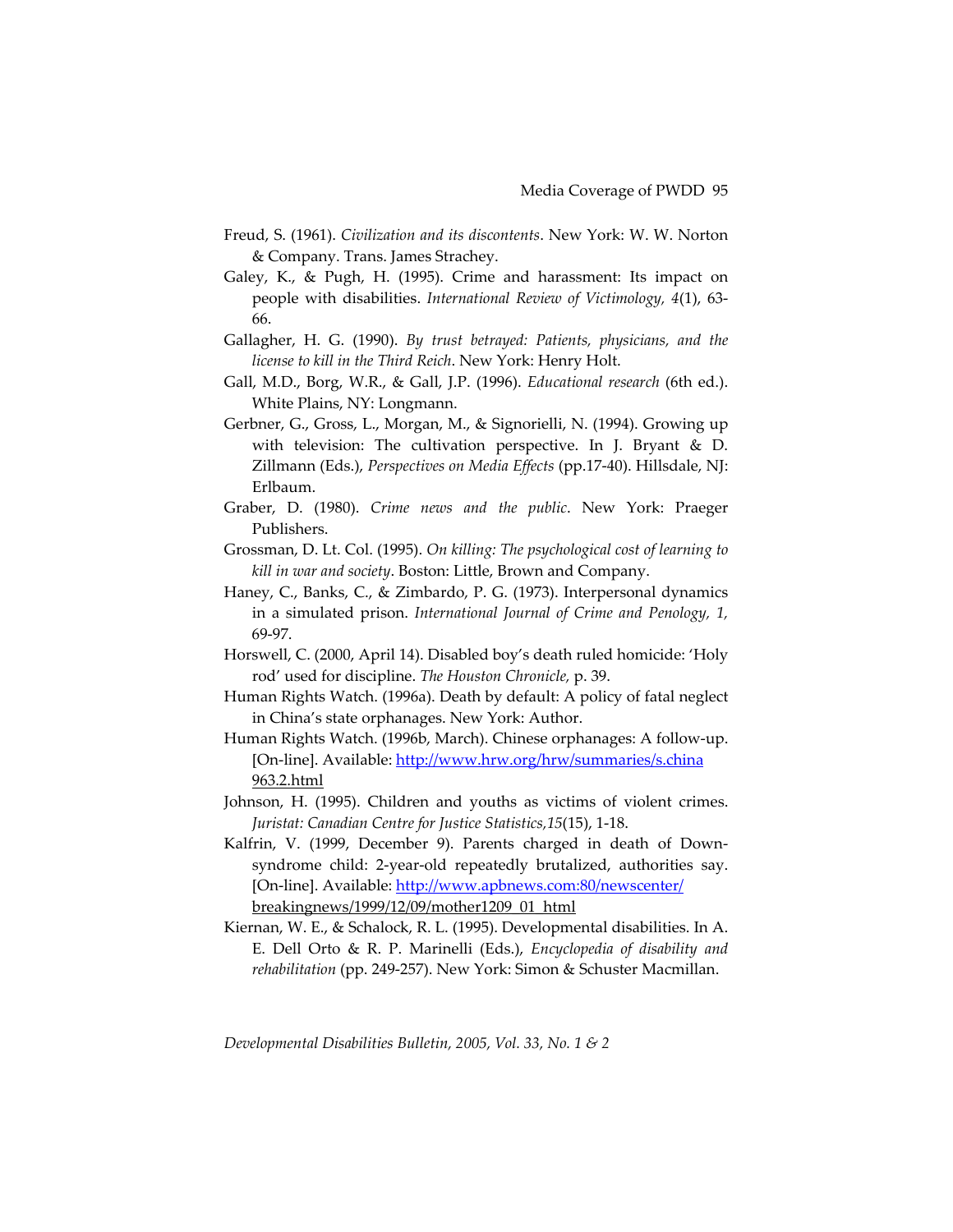- Krippendorff, K. (1980). *Content analysis. An introduction to its methodology*. Beverly Hills, California: Sage Publications, Inc.
- Lasalandra, M. (1995a, February 16). Group home Ok'd despite death: Retarded resident died after 'inhumane' treatment. Boston Herald, p. 01.
- Lasalandra, M. (1995b, February 23). Mom to lawmakers: End aversive therapy. *Boston Herald*, p. 16.
- LaSalle, L. (1995, April 11). No explanation why woman killed herself and son, jury says. *Canadian‐Press Newswire*.
- Linz, D., Donnerstein, E., & Penrod, S. (1988). The effects of long‐term exposure to violent and sexually degrading depictions of women. *Journal of Personality and Social Psychology, 55*, 758‐768.
- Liska, A. E., & Baccaglini, W. (1990). Feeling safe by comparison: Crime in the newspapers. *Social Problems, 37*(3), 360‐374.
- Longmore, P. K. (1987). Screening stereotypes: Images of disabled people in television and motion pictures. In A Gartner & T. Joe (Eds.), *Images of the disabled, disabling images* (pp. 65‐78). New York: Praeger.
- Lucardie, R. (2001). *Intrafamilial homicide of people with developmental disabilities.* Unpublished manuscript.
- Lucardie, R., & Sobsey, D. (2001). *Portrayal of people with cerebral palsy in homicide news*. Unpublished manuscript.
- Luckasson, R. (1992). People with mental retardation as victims of crime. In R. W. Conley, R. Luckasson, & G. N. Bouthilet (Eds.), *The criminal justice system and mental retardation: Defendants and victims* (pp. 209‐ 220). Baltimore: Paul H. Brookes Publishing Co.
- Mitscherlich, A., & Mielke, F. (1962). *The death doctors*. London: Elek Books.
- O'Doherty, M. (1989, August 16). Foster parent pleads guilty in boy's death. *The Courier‐Journal*, p. 1B.
- Petersilia, J., Foote, J., & Crowell, N.A. (Eds.). (2001). *Crime victims with developmental disabilities: Report of the National Research Council, Committee on Law and Justice*. Washington, DC: National Academy Press.
- Polman, D. (1995, January 17). Baby's death tests euthanasia policy. *Philadelphia Inquirer,* p. A06.
- Pritchard, D., & Hughes, K. D. (1997). Patterns of deviance in crime news. *Journal of Communication, 47*(3), 49‐67.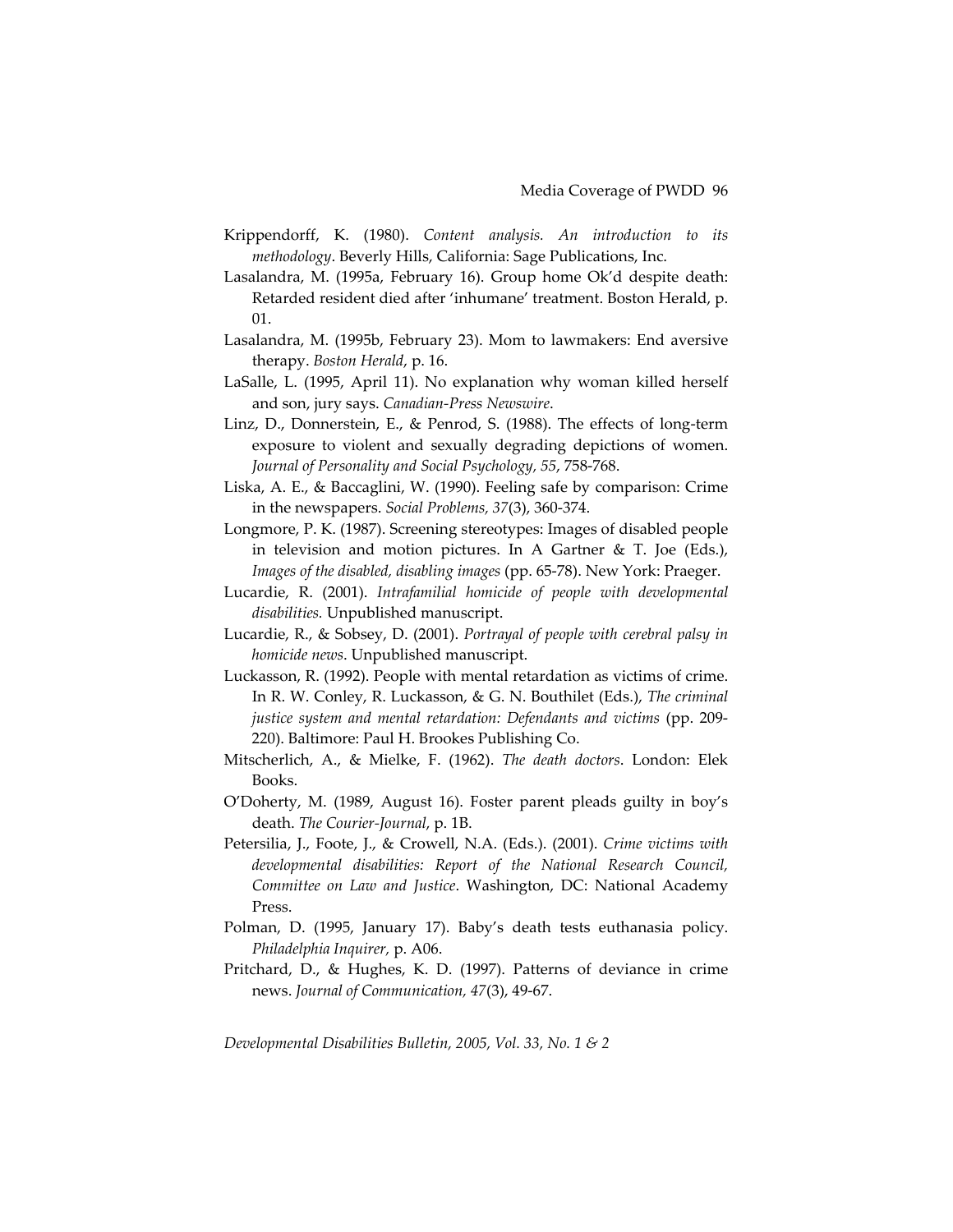- Proctor, R. N. (1988). *Racial hygiene: Medicine under the Nazis*. Cambridge, MA: Harvard University Press.
- Proctor, R. N. (1992). Nazi biomedical policies. In A. L. Kaplan (Ed.), *When medicine went mad: Bioethics and the holocaust* (pp. 23‐42). Totawa, NJ: Humana Press.
- Richards, C. E. (2000). *The loss of innocents: Child killers and their victims*. Wilmington, Delaware: Scholarly Resources Inc.
- Rodrigues, G. P. (Ed.). (1994). *Pocket criminal code 1995*. Ontario: Thomson Canada Limited.
- Sobsey, D. (1994). *Violence and abuse in the lives of people with disabilities: The end of silent acceptance?* Baltimore: Paul H. Brookes Publishing Company.
- Sobsey, D., Randall, W., & Parrila, R. K. (1997). Gender differences in abused children with and without disabilities. *Child Abuse and Neglect, 21*(8), 707‐720.
- Sobsey, D., & Varnhagen, C. (1988). *Sexual abuse, assault, and exploitation of people with disabilities*. Ottawa, ON: Health and Welfare Canada.
- Sobsey, D., Wells, D., Lucardie, R., & Mansell, S. (1995). *Violence and disability: An annotated bibliography*. Baltimore: Paul H. Brookes Publishing Co.
- Sorenson, S. B., Peterson Manz, J. G., & Berk, R. A. (1998). News media coverage and the epidemiology of homicide. *American Journal of Public Health, 88(10)*, 1510‐1514.
- Sowa, T. (1998, December 8). Two claim beating death accidental. Roberts, Strange, charged with clubbing mildly retarded man with baseball bat. *The Spokesman Review,* p. B3.
- Stivender, K. (1999, October 2). Police: Mom, pals beat disabled son to death. *The Tennessean*. [On‐line serial]. Available: Doc. No. PN19991006030039721.
- Sullivan, P. M., & Knutson, J. F. (1997). *Maltreatment and disabilities: A school based epidemiological study*. (NCCAN Publication no. 90‐CA‐ 1562‐01). Washington, DC: National Center on Child Abuse and Neglect Information Clearinghouse.
- Texas man sentenced to die for torture killing. (1998, December 10). *The Ottawa Citizen*, p. F5.
- Two men on trial charged with killing a woman they used for target practice. (1998, December 4). *The National Post*, p. A15.